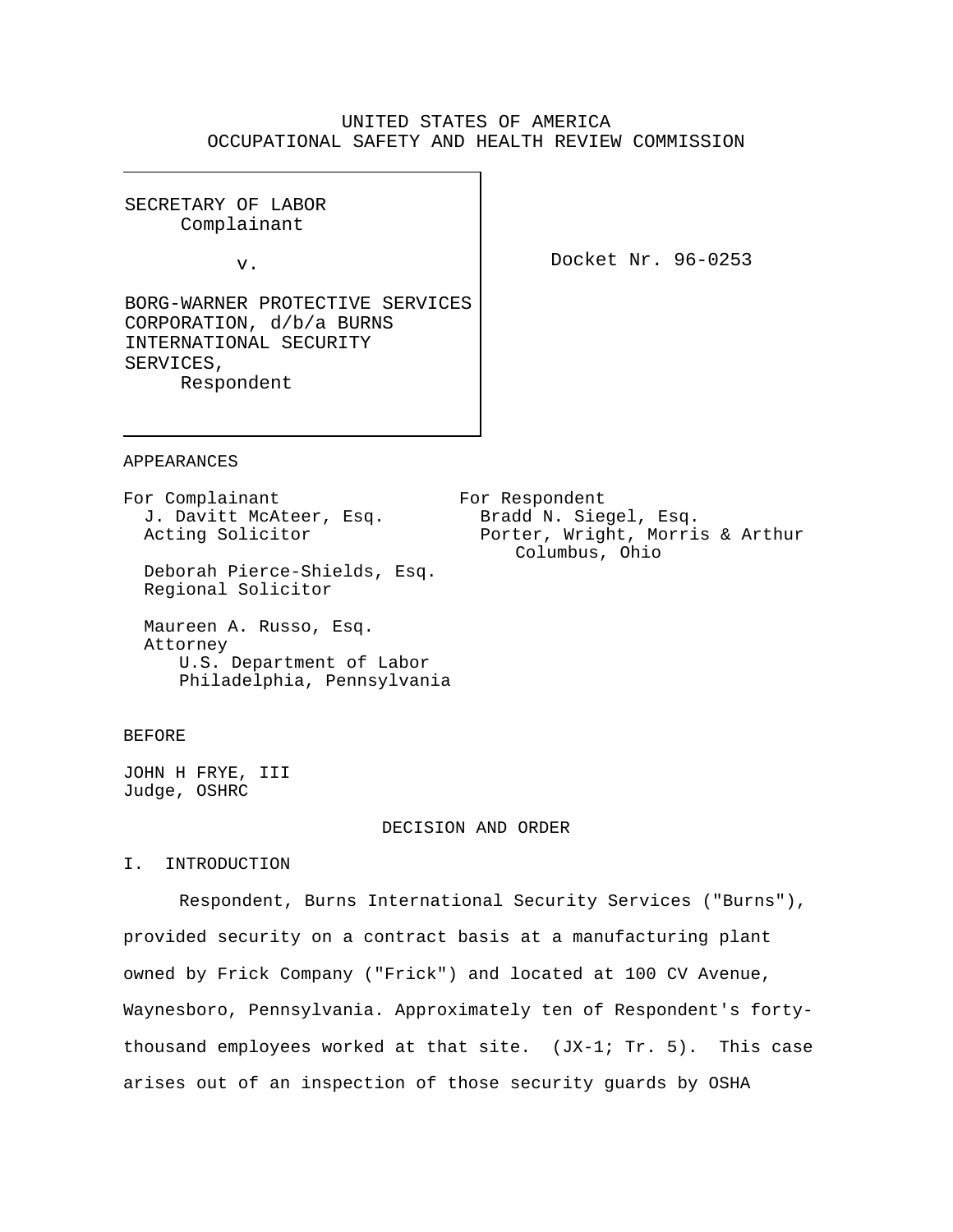compliance officer Ralph Stoehr, II, on September 6, 1995. (Tr. 139). As a result of the inspection, the Secretary issued one Citation, which grouped together nine alleged violations of OSHA's bloodborne pathogen standard, 29 CFR 1910.1030. (Gov't Ex. 8). The Citation was classified as willful, and a penalty of \$50,000 was proposed.

Following a timely notice of contest, the Secretary filed a  $complaint<sup>1</sup>$  which Burns answered. Trial of this matter took place in Harrisburg, Pennsylvania, on September 24-25, 1996. Respondent is subject to the jurisdiction of the Occupational Safety and Health Act of 1970, 29 U.S.C. § 651 et seq. ("Act"). (Ex. J-1, Tr. 5.)

When this decision was substantially completed, Respondent's counsel filed a motion for leave to file a document entitled "Respondent's Corrections to the Secretary's Mischaracterizations of Fact and Law." On December 19, the Secretary's counsel responded in a letter that states: "Please accept this letter brief in lieu of a more formal brief in response to Respondent's reply brief." In her letter, counsel denies ever having "... blatantly or intentionally misled a Court of Law...," and makes two substantive points.

It is evident from this decision that I am in agreement with Respondent's counsel with regard to the facts established at trial and the interpretation of the law as reflected in his "Corrections." I believe that counsel's factual

 $1$  On August 13, 1996, counsel for the Secretary moved to amend the complaint to reflect the correct name of Respondent: Borg-Warner Protective Services Corporation, d/b/a Burns International Security Services. No opposition to the motion was filed and it is granted.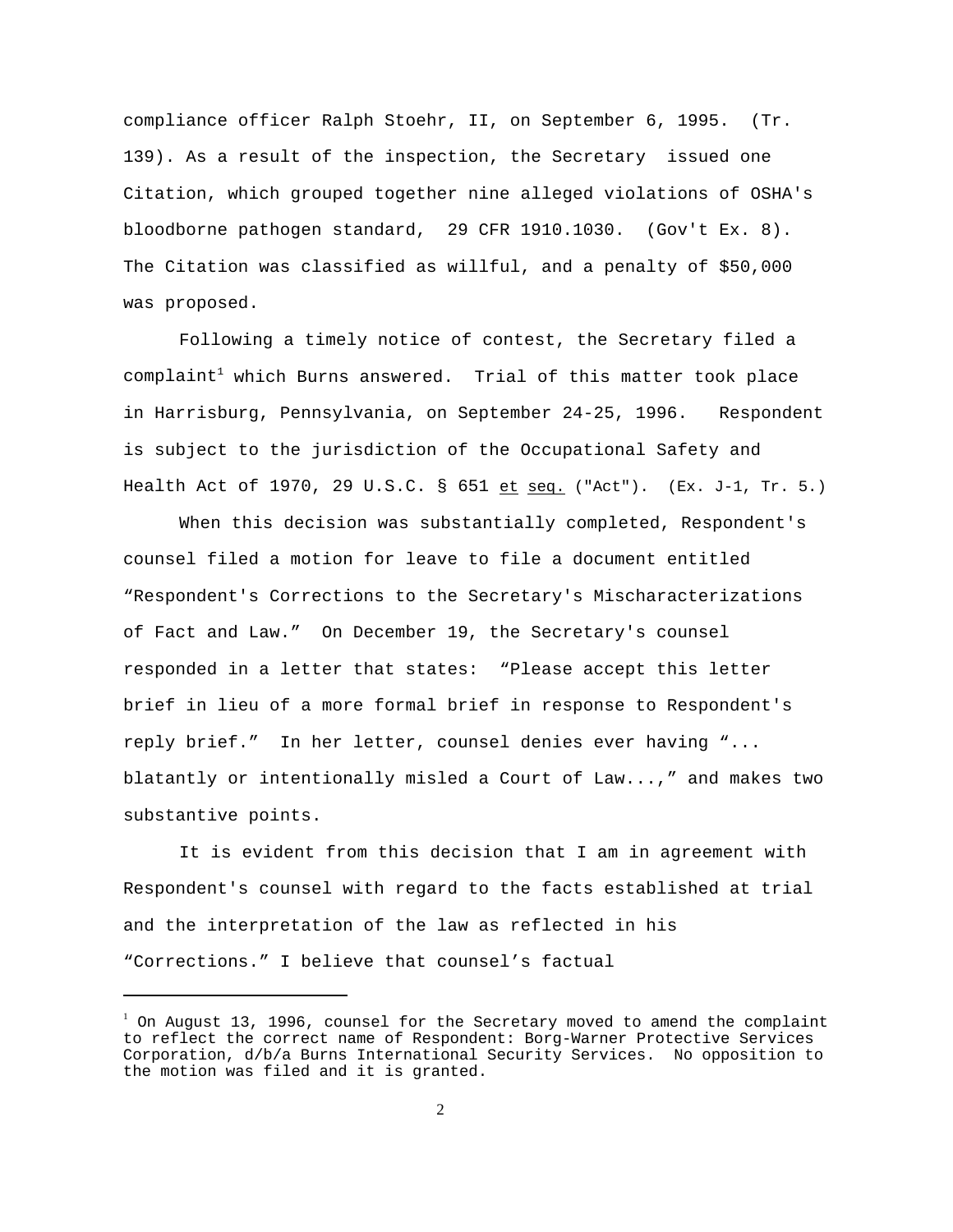mischaracterizations and legal misinterpretations must have resulted from an excess of zeal on behalf of her client and too much haste rather than any intent to mislead. In this regard, I point out that counsel for the govenment not only has a duty to zealously represent her client, but also to see to it that justice is done. Too much of the former can sometimes result in too little of the latter.

#### II THE BLOODBORNE PATHOGENS STANDARD

In 1992, the Occupational Safety and Health Administration (OSHA) announced its bloodborne pathogens standard, a comprehensive set of protective rules to stem the spread in the workplace of HIV, Hepatitis B and other bloodborne diseases. The standard, codified at 29 CFR 1910.1030, requires employers to take various protective measures for employees with occupational exposure. Occupational exposure is defined as

reasonably anticipated skin, eye, mucous membrane, or parenteral contact with blood or other potentially infectious materials that may result from the performance of an employee's duties.

29 CFR § 1910.1030(b). Most of the regulations address preventing an exposure incident, which is defined as

a specific eye, mouth, other mucous membrane, non-intact skin, or parenteral contact with blood or other potentially infectious materials that results from the performance of an employee's duties.

29 CFR § 1910.1030(b). It is only through such contact that there is a risk of transmission.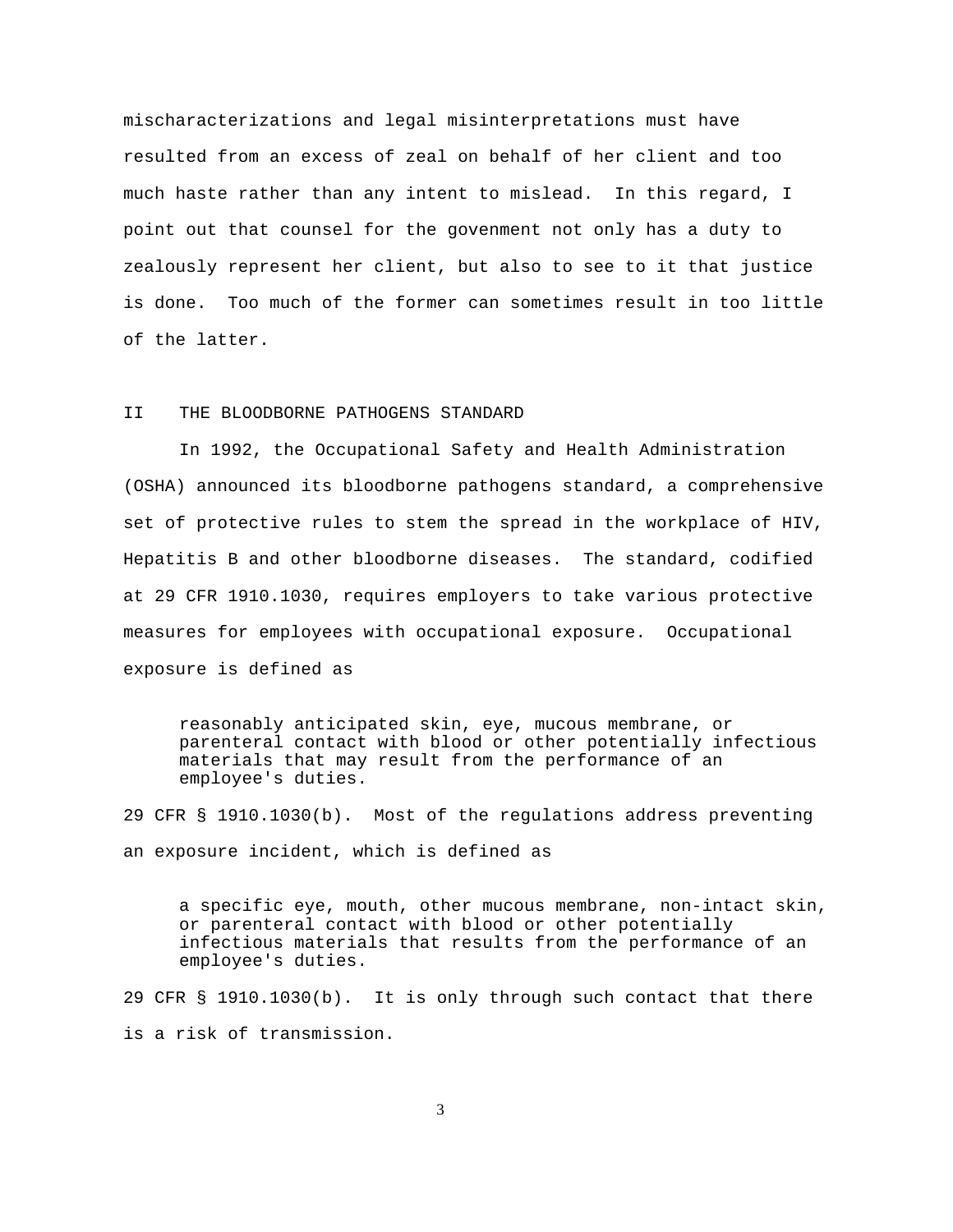## III THE DUTIES OF BURNS' GUARDS

During opening conference, Mr. Noll, site supervisor for respondent, informed CSHO Stoehr that Frick required the guards to render first aid and transport injured employees to the hospital. Frick imposed this requirement by means of so-called security regulations, which stated that the guards were to treat minor cuts and burns, transport injured Frick employees to the hospital, provide CPR when required, and call 911 if the injury is major. (GX-3, Safety Regulations, Duties, No. 6). Further, Mr. Noll indicated that the guards did not have a written Exposure Control Plan as defined in 29 C.F.R. § 1910.1030(c)(1)(i). (GX-3; Tr. 15, 18, 51-56, 149.)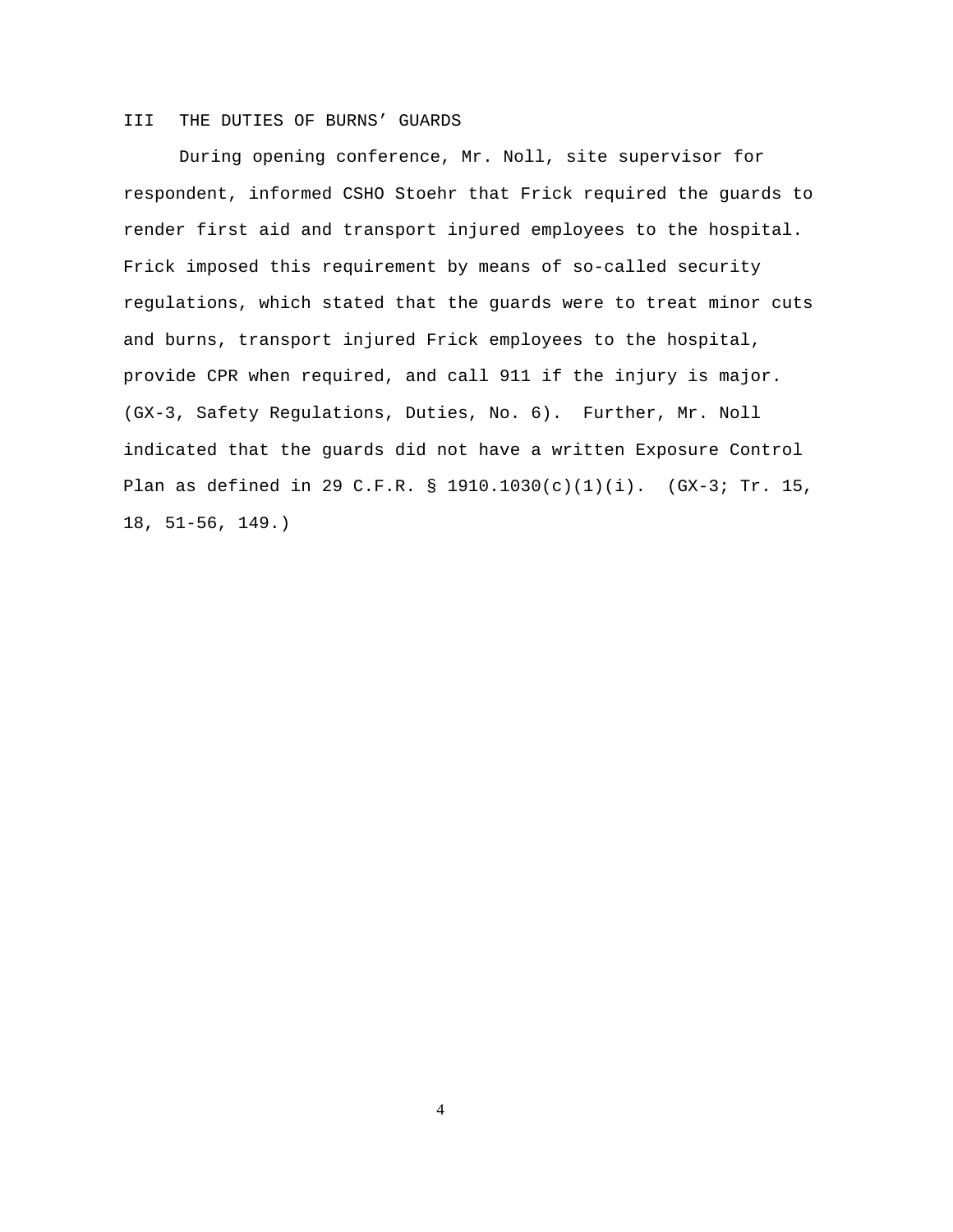A. The Applicability of the Standard to the Guards at Frick

While the guards' actual exposure to blood appears to have been minimal, it was extensive enough to meet the definition of occupational exposure. The Security Regulations provided that

Dispensary Service is available at the King St. Guard House to Employees Daily when the plant is in operation. Minor Cuts and Burns are to be treated by the Security Guards. All other Injuries should be treated at the Emergency Room of the Waynesboro Hospital.

(Security Regulations, & 11. 2.) Under "DUTIES, SECURITY

PERSONNEL," item 6. provided

Provide FIRST AID and C.P.R. when required. Transport all Injured personnel to the Hospital, if Mobile (sic). Call Rescue Service (911) for transport if injury is of a Major Nature.

Typically, according to Mr. Noll, Burns' site commander, the guards

... would assess the wound. If [they] thought it was too bad that it might need stitches, [they] would just put a dressing on it and transport him to the hospital.

Otherwise, [they] would clean it up, peroxide and use a sink in the restroom, clean it up and put an antiseptic on it and a bandaid.

(Tr. 54.) Mr. Noll testified that, so far as he knew, no Frick employee had left blood or gauze in the truck, and no guard had rendered any sort of medical assistance or treatment during the rides. (Tr. 66, 88). Further, it is undisputed that there was no instance in which the guards performed CPR. (Tr. 29-30).

On two occasions, Mr. Noll treated workers who were bleeding profusely (Tr. 54-56, 161-162) without using a mask, eye, or other protection. (Tr. 58-59, 162.) Additionally, Mr. Stoehr testified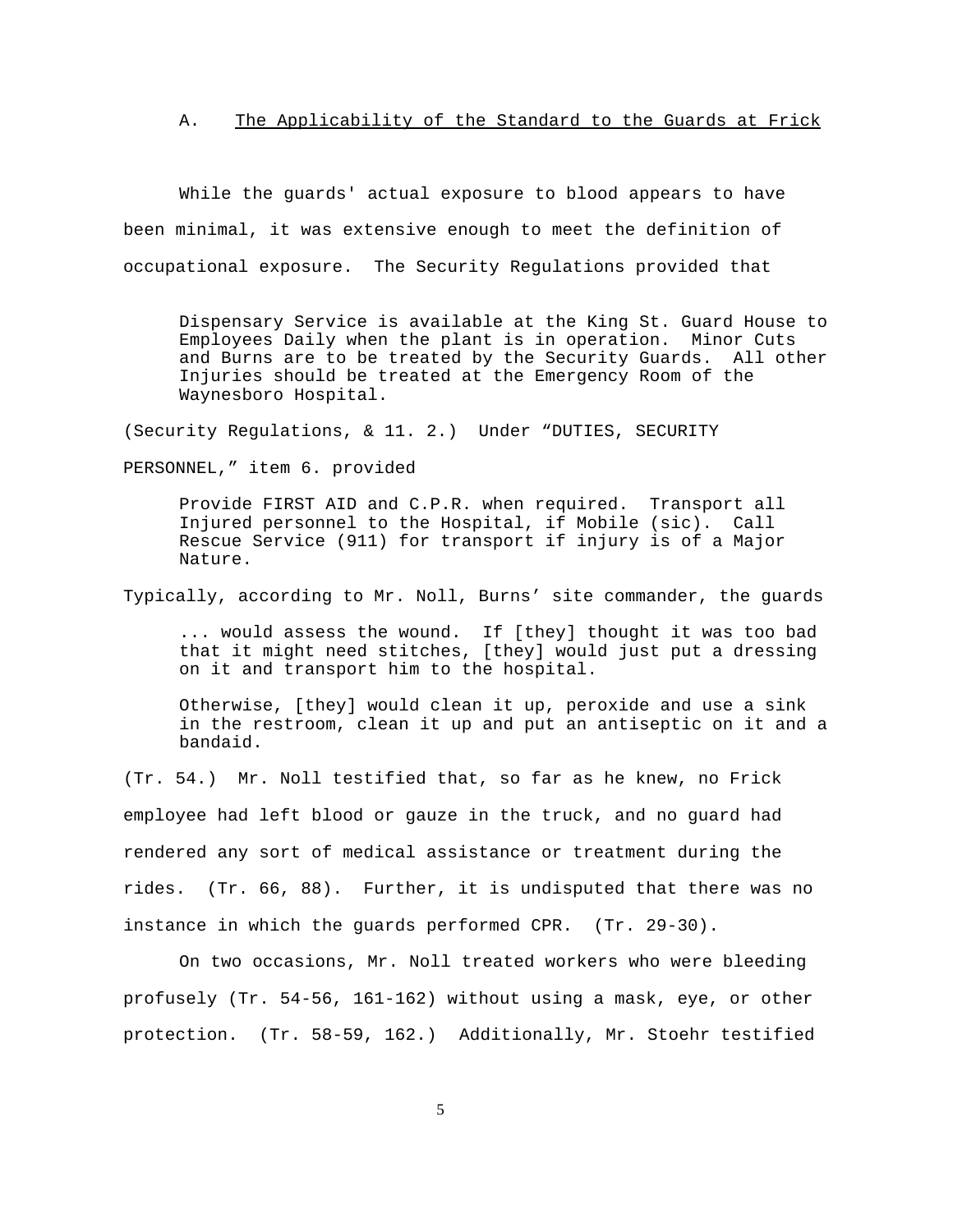that the Employer Report of Occupational Injury or Disease, the emergency room reports, and the OSHA 200 logs "for ... two or three years" depict numerous lacerations, some requiring sutures. These workers were treated by respondent's employees and when necessary respondent's employees transported the workers to the hospital. (Tr. 162-164.) A review of the Frick OSHA 200 log for the period March through September, 1995, reveals a total of 44 entries, 14 of which were lacerations (including one puncture). Two of the 14 involved days missed from work and two involved restricted work duties.

Given the nature of the duties actually performed by the guards, the surgical gloves, which were routinely used when treating the Frick employees, evidently were sufficient to prevent any exposure incident from taking place, $^2$  and no such incident was shown to have occurred over the six-year period preceding the Citation.<sup>3</sup> (Tr. 85). Mr. Noll testified that he wore these gloves during the only two occasions when he cleaned up blood (Tr. 65, 85), and that it was standard practice for minor cuts to have the injured Frick employee wash off any excess blood before any bandaids or salves were applied. (Tr. 89). The scope of the guards' first aid duties is such that it is reasonable to

 $2$  The Secretary's expert witness, Dr. Presson, indicated that a person treating minor cuts and burns is protected by using surgical gloves. (Tr. 253).

 $^3$  The Secretary was able to find only two instances where there was bleeding such that any additional protection, beyond the rubber gloves, conceivably would have had some utility. These were an instance when an employee with what apparently was a puncture wound spurted blood on Mr. Noll's pantleg (Tr. 54-55) and an instance of an employee with a severe nosebleed (Tr. 55). Both occurred in 1993. In neither of these cases did the employee's blood come into contact with the eyes, mouth, mucous membrane or non-intact skin of a guard. (Tr. 87).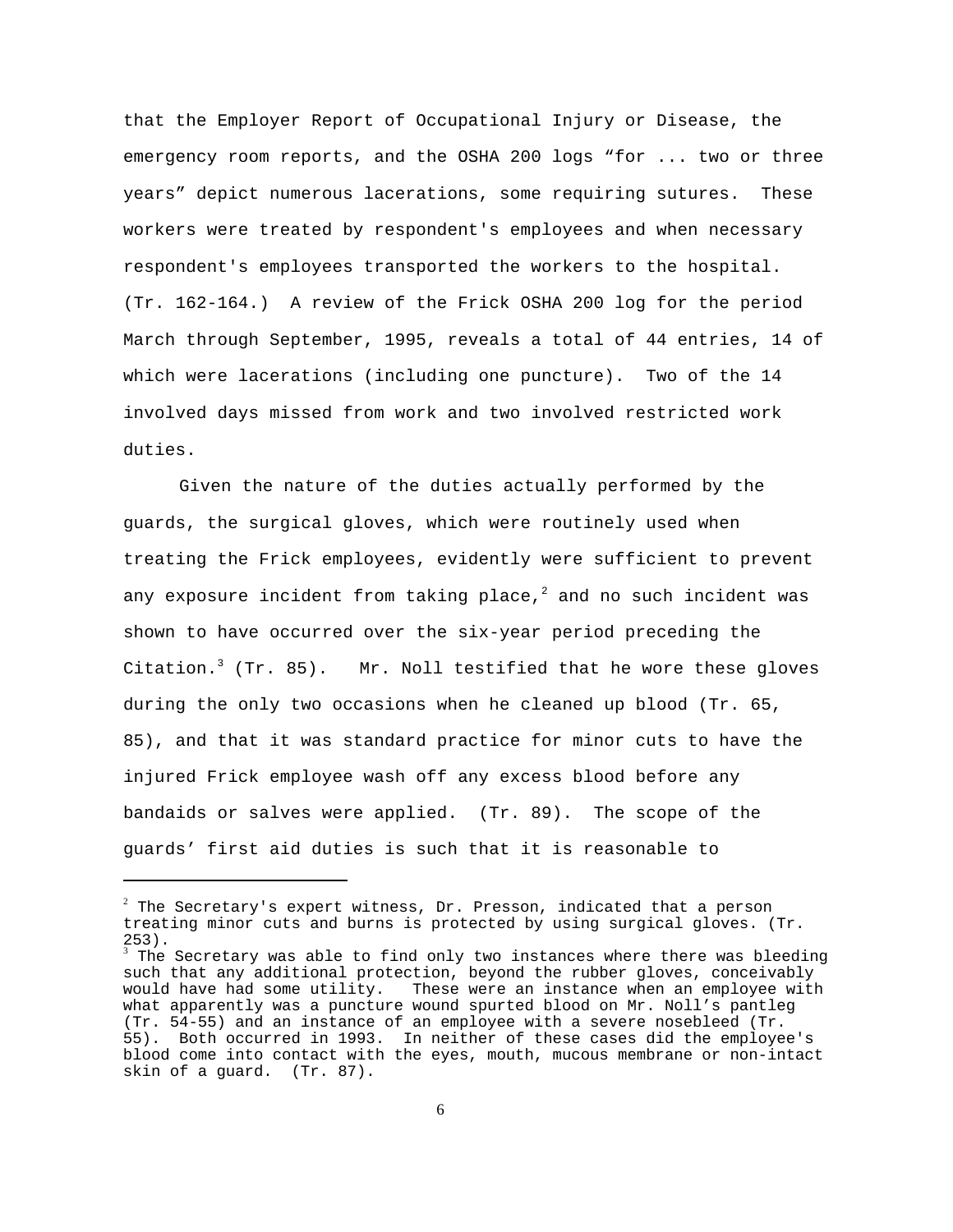anticipate "skin, eye, mucous membrane, or parenteral contact with blood." The Secretary established that the guards were occupationally exposed and that the standard applies to them.

#### B. Burns' Knowledge Regarding the Guards' Duties

Mr. Washington, $4$  as District Operations Manager for the Harrisburg district, had responsibility for the guards at the Frick site from June 1995 through the date of the inspection in September 1995. (Tr. 404). Mr. Washington was, by virtue of his training and experience, aware of the risks posed by bloodborne pathogens and the importance of following appropriate procedures when such exposure could be anticipated. However, he testified that he was unaware that the guards were expected to render first aid. (Tr. 433-34). Ronald Swope, Frick's Manager of Operations,<sup>5</sup> testified that the security regulations were not a part of the contract between Burns and Frick. $6$  (Tr. 13). The contract between Frick

<sup>&</sup>lt;sup>4</sup> Mr. Washington, a retired colonel in the United States Army, has a master's degree in hospital administration, and a doctorate degree in education. (Tr. 404-05). He took tours of duty in the Army as a health care administrator and combat medic in Vietnam; spent four years in medical research and development at Fort Detrick; and commanded a combat support hospital -- later turned into a MASH unit -- at Fort Bragg. (Tr. 405-06). He served as a Medical Service Corps Officer with the Surgeon General's Office, where he drafted procedures for, among other things, infectious materials control. (Tr. 407). Further, he was the Executive Officer at Walter Reed Hospital, where he worked in infection control. (Tr. 408).

 $^5$  At all relevant times, Ronald Swope was employed by Frick Company, a division of York International, as manager of Support Operations. (Tr. 8- 9.)

 $6$  It is uncontroverted that these security regulations were unilaterally promulgated by Frick (Tr. 27); were never sent to Burns' Corporate Office or its Harrisburg District Office (Tr. 365); were signed by Frick, not Burns, management (Tr. 27-29); and were never reviewed by Burns' legal department. (Tr. 343-44). It is also undisputed that neither Barbara Britt, Respondent's human resources manager, nor Mr. Washington was aware of the security regulations -- or the provisions therein relating to first aid and CPR -- until the Secretary produced them during discovery. (Tr.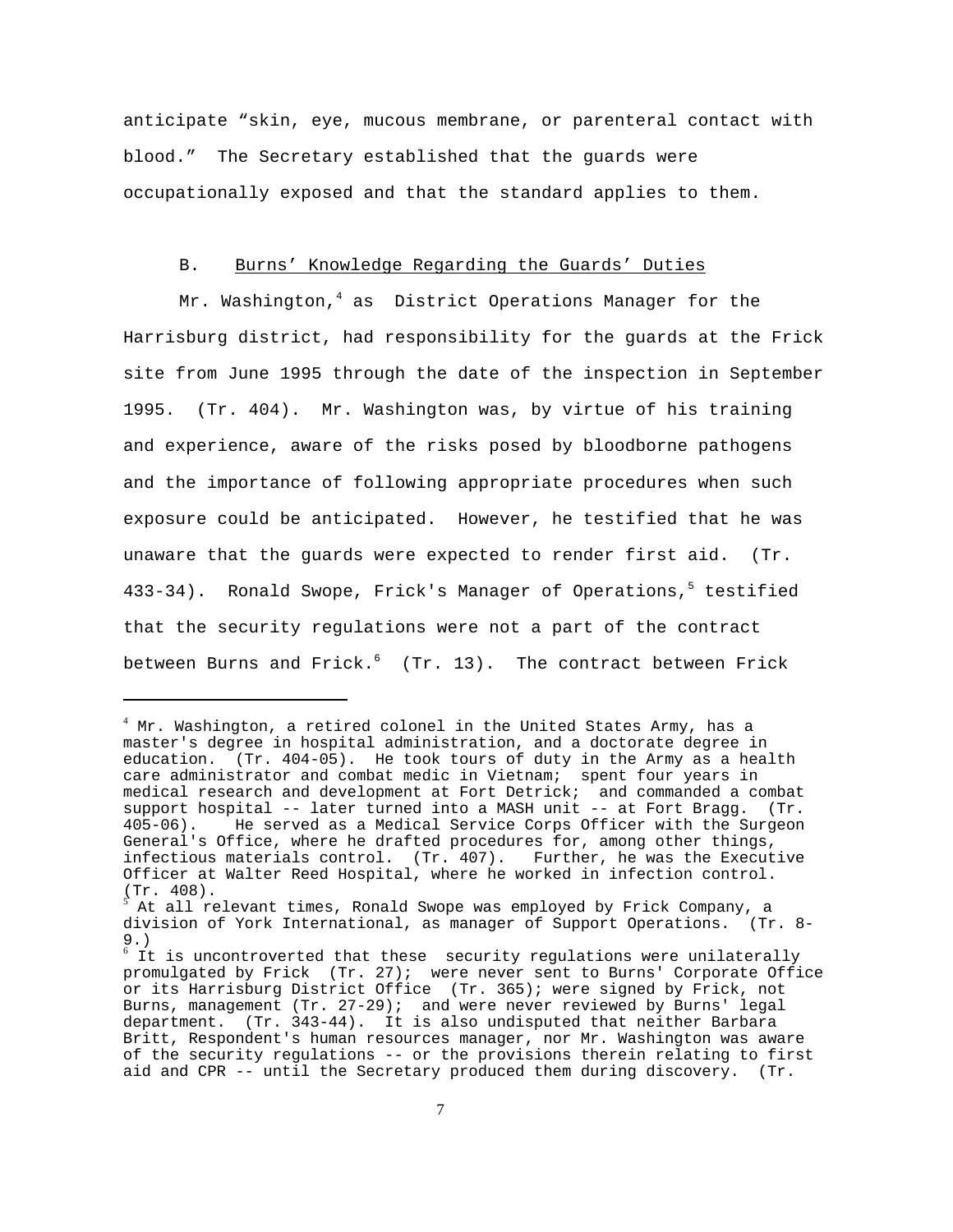and Burns did not provide for the guards to render any first aid, but did require that the security guards be trained in first aid and CPR. $^7$  Frick's purchase order to Burns specifically required this and further required that at least one guard with the necessary training be on duty on each shift. $8$  (GX-3, purchase order dated 2/27/89).

Mr. Washington did not believe that the guards at Frick faced occupational exposure as defined in the standard. $9$  Mr. Washington testified:

[I]n my knowledge of what occupational exposure is and what I know the duties for the guards to be, they were exposed as we are right now [in this hearing] to the bloodborne pathogen [risk].

(Tr. 414).

It appears that sometime in 1993, Mr. Swope provided Mr. Noll with information regarding bloodborne pathogens protection as defined in 29 C.F.R. Section 1030 et seq. in 1993. (GX 2, Tr. 10, 49.) Mr. Swope testified that he became aware of the need for respondent's employees to be provided with this protection after

<sup>365, 410).</sup> Thus, at least from June 1995 on, no manager at the Harrisburg District office was aware that the guards at the Frick site were expected by Frick to be rendering first aid or CPR as a regular part of their job duties.

<sup>&</sup>lt;sup>'</sup> Mr. Washington indicated that Burns used the training as a sales tool, to make Burns services more attractive to clients. Mr. Washington was aware of only one site in the Harrisburg District, Bethlehem Steel, where Burns employees were required by contract to provide emergency first aid services as part of their duties. (Tr. 424-25).

 $8$  Mr. Washington's characterization of the guards' qualification in first aid and CPR as a sales tool only is inconsistent with the fact that Frick saw fit to include it in the purchase order and to add the requirement that at least one certified guard be present at all times.

 $\frac{9}{9}$  Similarly Barbara Britt, Human Resources Manager for the Harrisburg District Office, testified that even after reviewing the bloodborne pathogens training video, she was not concerned because she understood the guards' duties to be to simply assess an injury and then call for assistance, rather than render first aid such that they could be exposed to blood. (Tr. 377-78).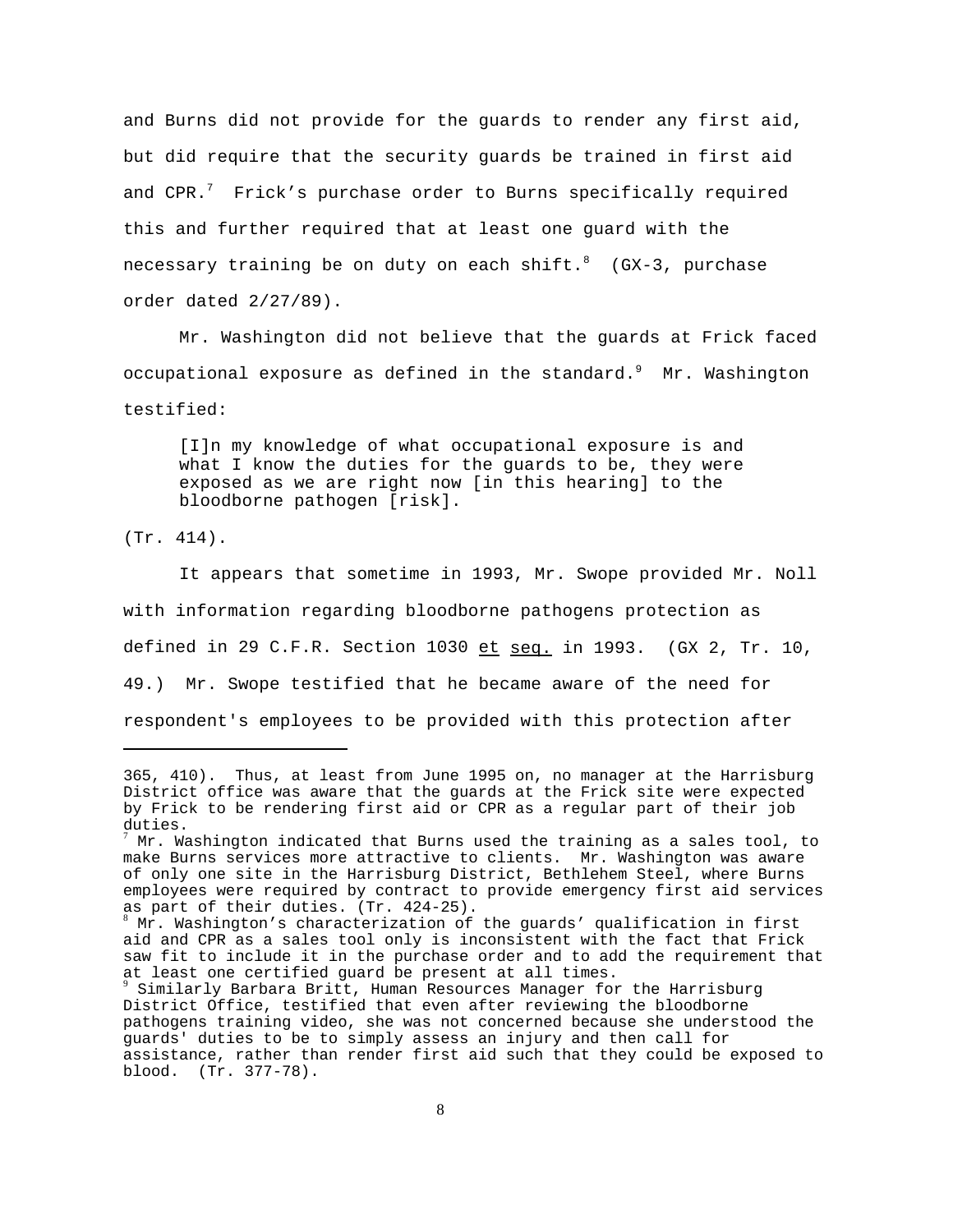attending the Governor's Safety Conference and participating in the local fire department's training course. (Tr. 10.)

Mr. Noll immediately contacted Mr. Patrick Schell, $^{10}$  then Burns' Operations Manager and his supervisor, to inquire about the need for bloodborne pathogens protection. (Tr. 49-50.) According to Mr. Noll, Mr. Schell never responded to this inquiry.<sup>11</sup> (Tr. 50.) Mr. Schell testified that he was aware that the security guards at the worksite were performing first-aid and transporting injured workers to the hospital (Tr. 101-103), but he was not aware of any requirement for an Exposure Control Plan and had never heard of the term bloodborne pathogens before OSHA contacted him in August of 1996. (Tr. 103-108.) Moreover, it appears that Mr. Noll did not inform any managers at Burns, either in writing or orally, about the only two incidents since 1990 in which there was any significant bleeding. $12$  (Tr. 97).

Although Frick's purchase order put Burns on notice concerning the requirement that the guards render first aid and Mr. Schell was aware of it, Frick's managers did not alert the managers at Burns' Harrisburg District about the security regulations or about the fact that the guards at the Frick site were treating minor cuts and

<sup>&</sup>lt;sup>10</sup> Mr. Schell had held various supervisory positions for respondent from 1987 until June of 1995 including Operation's Manager for the district. He was the Client Service Supervisor at the time respondent contracted with the Frick Company.

 $11$  Mr. Schell did not recall being contacted by Mr. Noll about bloodborne pathogens. (Tr. 112). Schell further testified that if he had received a question about bloodborne pathogens, he would have immediately referred it to Barbara Britt, the District Personnel Manager, but, in fact he made no such call to Ms. Britt. (Tr. 116).

 $12$  Both of these incidents happened in 1993, over two years before the issuance of the citation. The first occurred when blood spurted onto Mr. Noll's pantleg, and the second when a Frick employee had a profuse nosebleed. (Tr. 54-55, 61).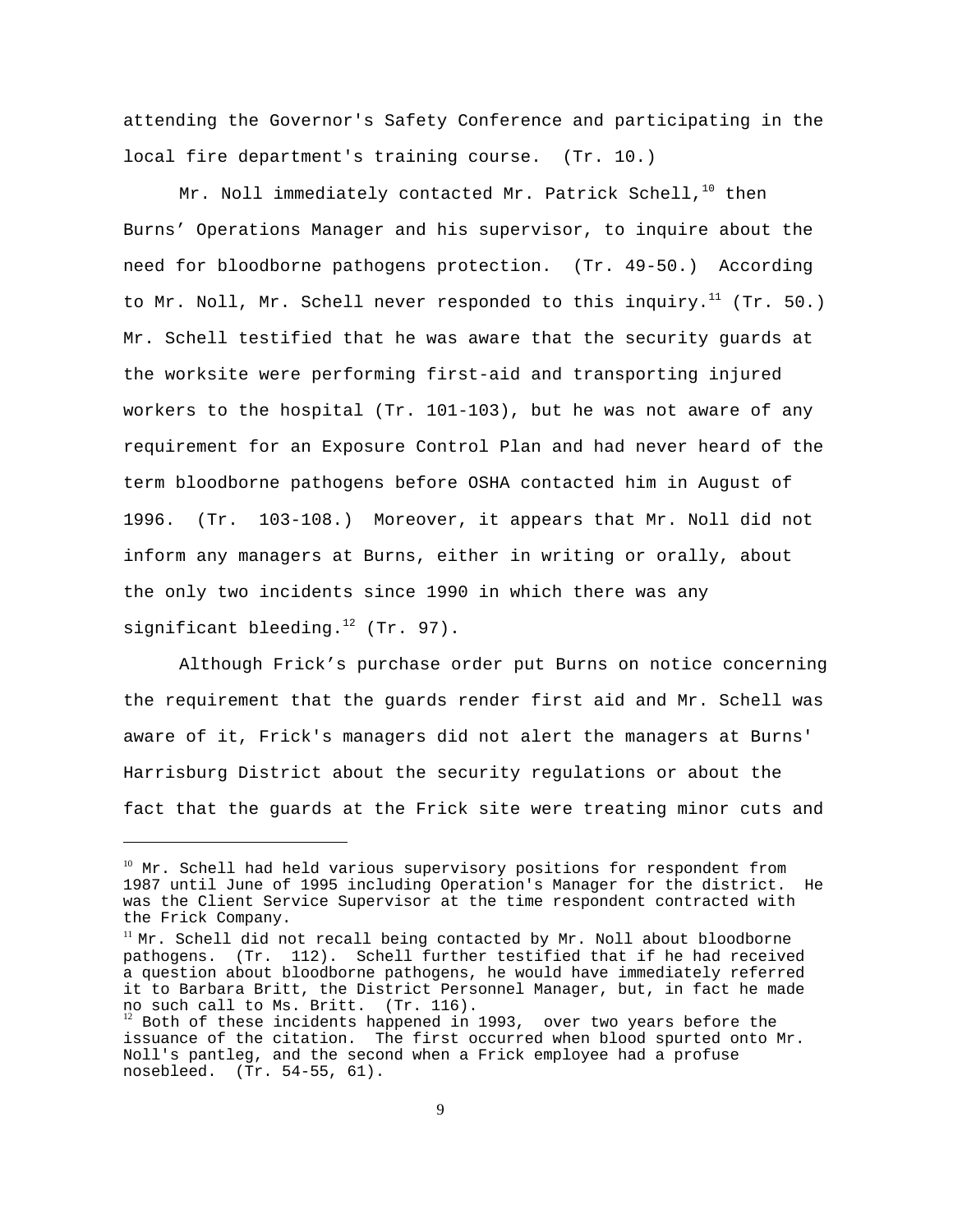burns. While Mr. Swope spoke with Ralph Noll about the bloodborne pathogens regulation, he never raised the issue with any of Noll's superiors at Burns after he became responsible for supervising the security at Frick. (Tr. 33-34). Moreover, although Frick provided first aid supplies and the protective rubber gloves for the use of the guards, Mr. Swope never alerted Burns management that the guards might require additional protective equipment or training. (Tr. 34). Finally, Frick managers directed that injuries be documented on specific forms and maintained by the guards at the Frick site, but did not share that information with anyone at Burns. (Tr. 96-97). I find that, at the time of the inspection, Burns' managers in Harrisburg did not know that the guards at Frick were rendering first aid. I also find that Frick's purchase order was sufficient notice to those managers that these guards would be required to render first aid. Further, Mr. Schell's knowledge may be imputed to Burns. Thus Burns had constructive notice of the guards' duties.

#### C. Burns' Section 9(c) Defense

Section 9(c) of the Act provides that "[n]o citation may be issued ... after the expiration of six months following the occurrence of any violation." Burns correctly points out that the Secretary did not establish that an exposure incident occurred within six months of the issuance of the citation. Consequently, Burns maintains that many of the items here at issue are barred by this provision.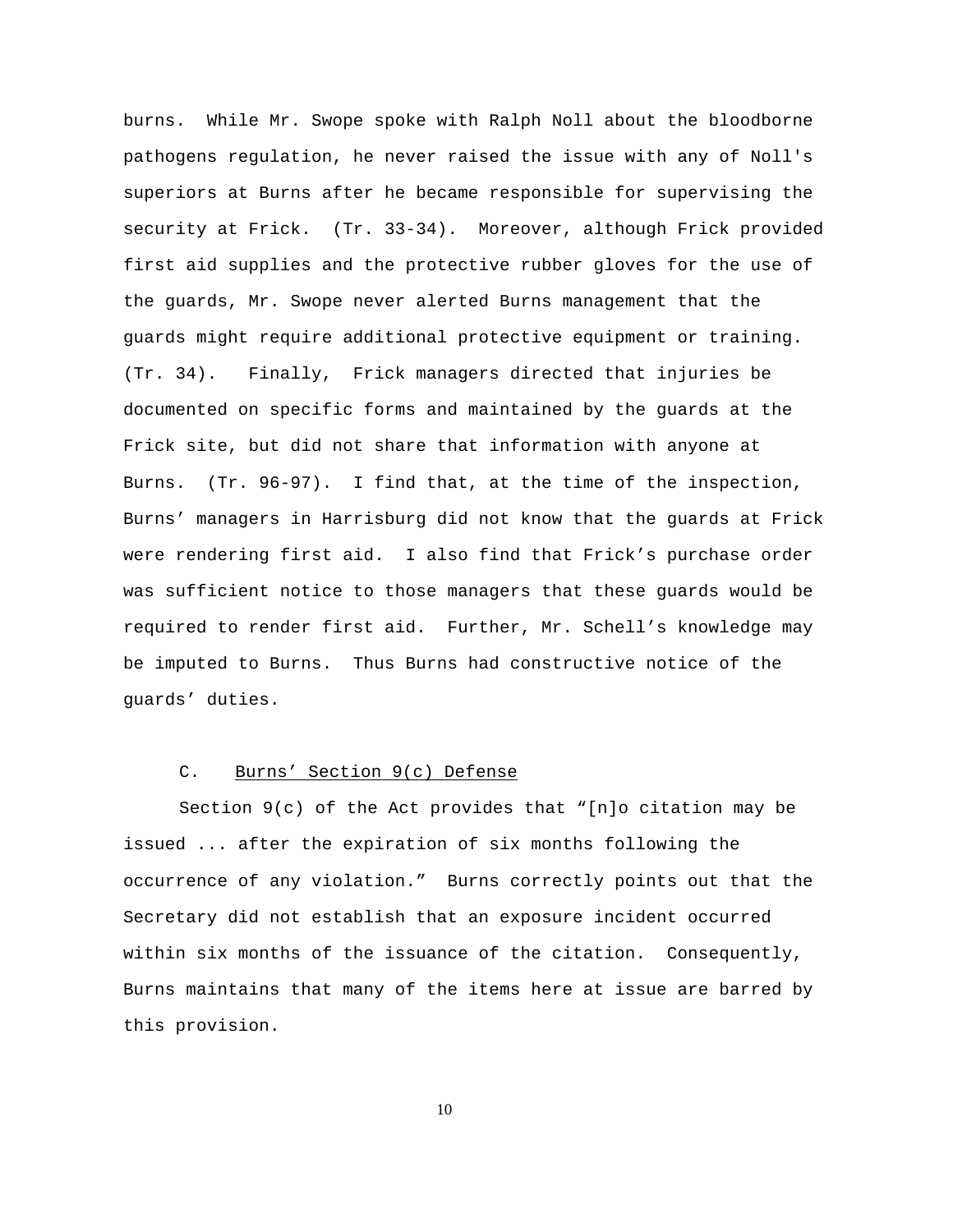The Secretary urges that he need only show occupational exposure, as that term is defined in the standard, in order to meet the Respondent's argument. He points out that the treating of bleeding workers, the transporting of these workers to hospitals, and the cleaning up of their spilt blood, unquestionably constitutes occupational exposure. Thus there is ample evidence that Burn's guards could "reasonably anticipate[] skin, eye, mucous membrane, or parenteral contact with blood or other potentially infectious materials" in the course of their duties. (Tr. GX- 10, GX-11.)

That is true. But the fact that these guards were occupationally exposed does not serve to make all violations of the standard continuing in nature. For example, the continuing fact of occupational exposure does not transform the failure to clean and decontaminate, in conformance with  $'$  1910.1030(d)(4)(ii), a specific working surface on which blood had been spilled continuing in nature.

The decisions on which the Secretary relies on do not support this position. Secretary v. Yelvington Welding Service, 6 BNA OSHC 2013, (Rev. Com. 1978); Secretary v. Sun Ship, Inc., 12 BNA OSHC 1185 (Rev. Com. 1985); and Secretary v. Johnson Controls, Inc., 15 BNA OSHC 2132, 2136 (Rev. Com. 1993) all involved recordkeeping or reporting standards. Consequently, they are distinguishable.

The Secretary also relies on Secretary v. Kaspar Electroplating Corp., 16 BNA OSHC 1518 (Rev. Com. 1993), a case more akin to this one. Kaspar involved machine guarding violations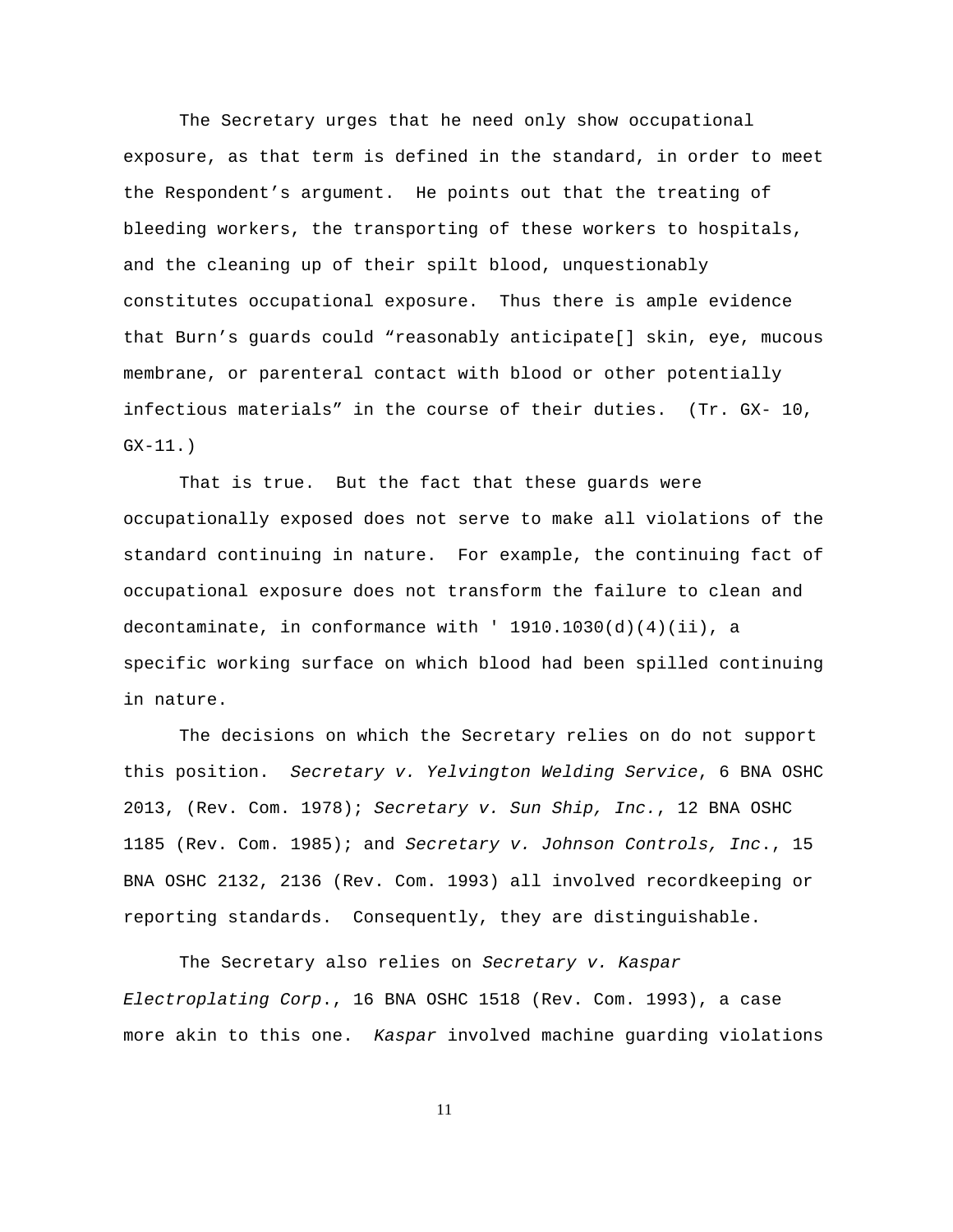on machines that were not being used at the time of the inspection. The evidence indicated that these unguarded machines had been used last two months before the inspection began, at least eight months before the citations issued. However, the Commission clearly rested its holding in Kaspar that the citations were not timebarred on the fact that the machines were available for use by employees. Thus, employee exposure within the six-month period, and consequently a violation, was shown.

Insofar as the subsections of the standard which the Secretary alleges Burns violated refer to requirements imposed in specific situations, Burns is correct.

#### D. Burns' Corporate Compliance Efforts

Despite Burns failure to take any action to comply with the standard at the Frick worksite, it was not unaware of the standard's applicability and took the following steps to comply on a corporate-wide basis.

February 1992

Burns' corporate counsel directed each District Office to identify all employees who, as a regular part of their job duties, could come in contact with bloodborne pathogens. (Tr. 306.)

Burns' Loss Control Manager distributed to all business unit safety managers and business unit presidents copies of OSHA's standard and a summary of its requirements; along with copies of the CDC's guidelines for health care and public safety workers. (Tr. 299, Resp. Ex. 2).

Burns held a training seminar for district managers and district personnel managers, and disseminated extensive written materials regarding the bloodborne pathogens standard. (Tr. 358, Resp. Ex. 4).

June 1994

June 1992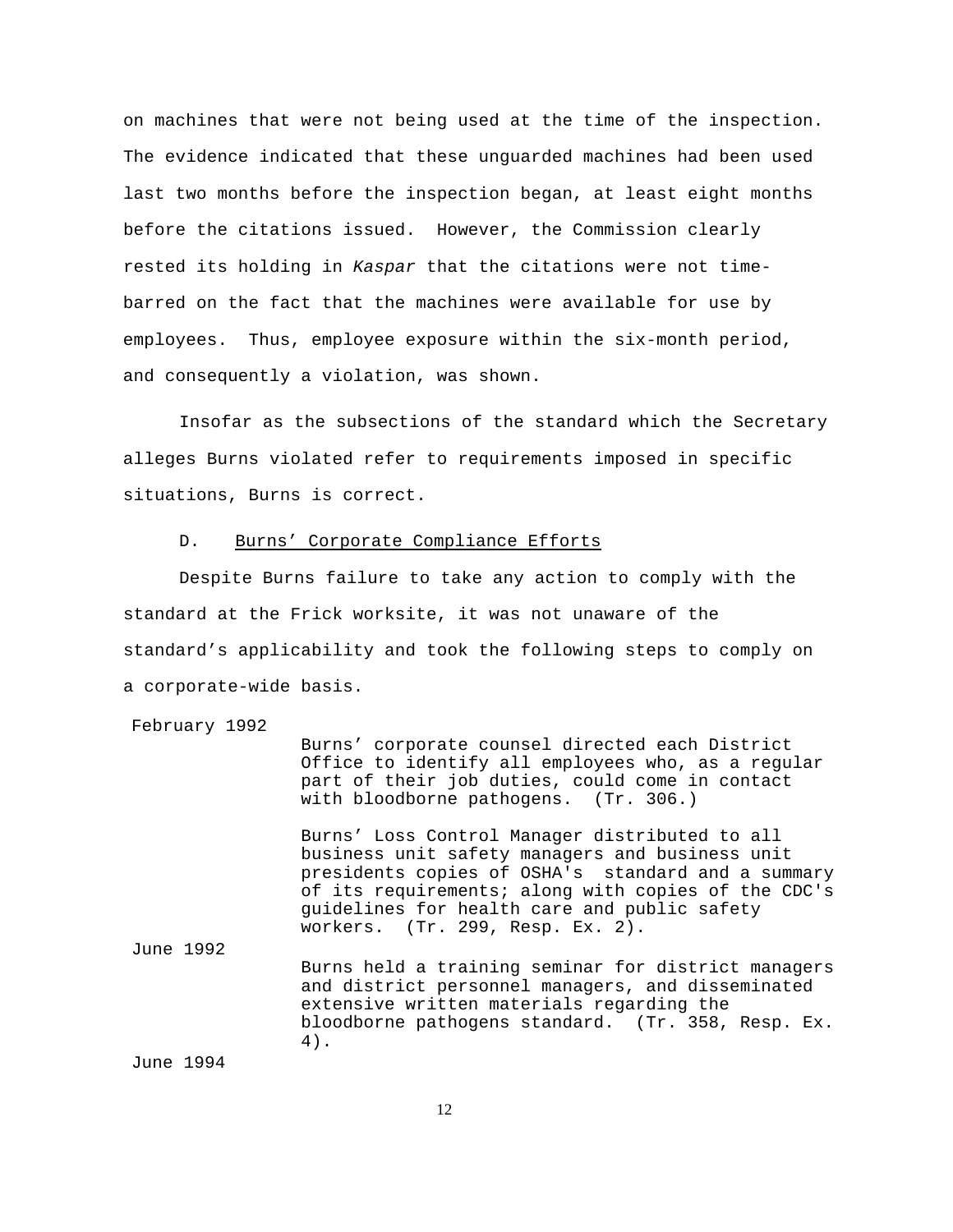A uniform Corporate Exposure Program was fully effective and remains in effect. (Tr. 312, 314; Gov't Ex. 11, memorandum of June 3, 1994).

June 1995 Burns' Harrisburg District began training all new employees in bloodborne pathogens exposure control, regardless of their job duties. (Tr. 369).

#### III. THE ALLEGED VIOLATIONS

Item  $1(a)$ . In Item  $1(a)$ , the Secretary alleges a

violation of  $$1910.1030(c)(1)(i)$  This provision states:

Each employer having an employee(s) with occupational exposure as defined by paragraph (b) of this section shall establish a written Exposure Control Plan designed to eliminate or minimize employee exposure. The citation charged the following violation.

The employer having employee(s) occupational exposure did not established (sic) a written Exposure Control Plan designed to eliminate or minimize employee exposure:

(a) Burns International Security Services - Employee(s) providing first aid to employees of Frick Company on a contract basis were not provided with a bloodborne exposure control plan. From the above discussion, it is clear that Burns' guards at

the Frick worksite were occupationally exposed and Burns was on notice of that fact. It is also clear that, while Burns had a corporate-wide written exposure control plan that was fully effective at the time of the inspection, this plan was not available to the guards at the Frick worksite. Thus the Secretary established a violation of '  $1910.1030(c)(1)(iii)$ , which requires employers to make exposure control plans available to employees, rather than '  $1910.1030(c)(1)(i)$ , which requires the preparation of such plans. Consequently, the question whether the complaint should be amended to conform with the evidence is presented.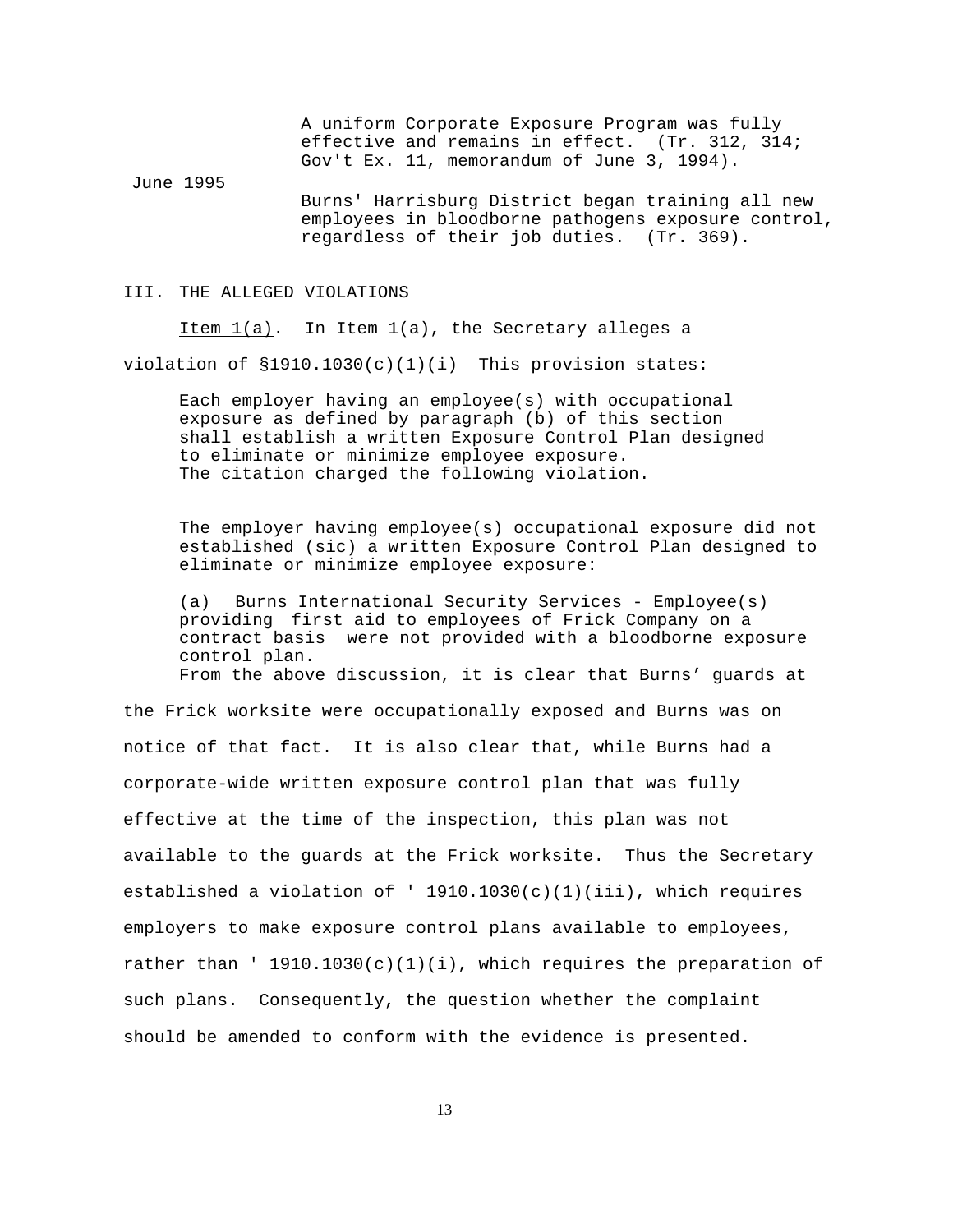Here, although it charged a violation of an inapplicable subsection of the standard, the item put Burns on notice that the Secretary was alleging that it had not provided an exposure control plan to the guards at the Frick worksite. An amendment to charge a violation of '  $1910.1030(c)$  (1)(iii) would not alter the factual allegations of the citation. Secretary v. Safeway Store No. 914, 16 OSHC 1504, 1516-17 (Rev. Com. 1993). Consequently, I amend the complaint to charge a violation of '  $1910.1030(c)$  (1)(iii). I find that Burns was in violation of that provision.

Items 1(b), (c), and (d). The Secretary alleges violations of 29 C.F.R. Section  $1910.1030(d)(3)(i)$ , (d)(3)(x), and (d)(3)(xi). These require that:

(i) Provision. When there is occupational exposure, the employer shall provide, at no cost to the employee, appropriate personal protective equipment such as, but not limited to, gloves, gowns, laboratory coats, face shields or masks and eye protection, and mouthpieces, resuscitation bags, pocket masks, or other ventilation devices. Personal protective equipment will be considered "appropriate" only if it does not permit blood or other potentially infectious materials to pass through to or reach the employee's work clothes, street clothes, undergarments, skin, eyes, mouth, or other mucous membranes under normal conditions of use and for the duration of time which the protective equipment will be used.

(x) Masks, Eye Protection, and Face Shields. Masks in combination with eye protection devices, such as goggles or glasses with solid side shields, or chin-length face shields, shall be worn whenever splashes, spray, spatter, or droplets of blood or other potentially infectious materials may be generated and eye, nose, or mouth contamination can be reasonably anticipated.

(xi) Gowns, Aprons, and Other Protective Body Clothing. Appropriate protective clothing such as, but not limited to, gowns, aprons, lab coats, clinic jackets, or similar outer garments shall be worn in occupational exposure situations.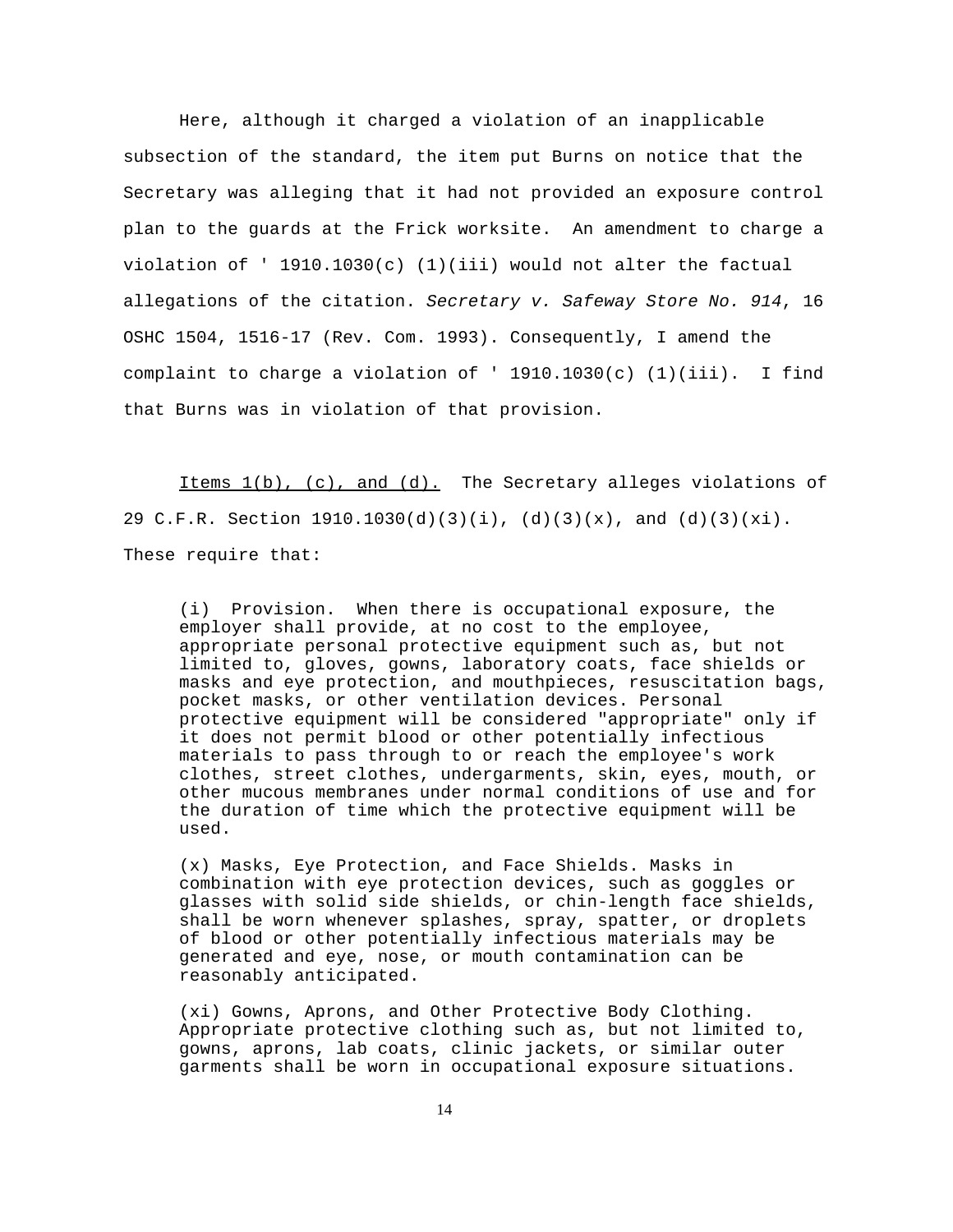The type and characteristics will depend upon the task and degree of exposure anticipated.

Both Item 1b and Item 1c charge that

Employee(s) providing first aid to the employees of Frick Company on a contract basis were not wearing the proper eye or face and body protection necessary to prevent exposure.

Item 1d charges that

Employee(s) providing first aid to the employees of Frick Company on a contract basis were not provided with clothing necessary to protect against possible exposure.

There is no dispute between the parties that respondent did not provide its employees at the worksite with any personal protective equipment. The equipment which was available to the guards was furnished by Frick. It consisted of a supply of latex surgical gloves.<sup>13</sup> (Tr. 34, 39; GX-3, attachment entitled "First Aid Kits".)

Burns defends of the ground that the Secretary's expert indicated that, if properly utilized, the gloves were adequate to protect the guards while treating minor lacerations. (Tr. 253.) Burns argues that the Secretary did not show a single instance in over six years where there was an actual exposure incident, nor a single instance in the six months before the Citation where blood contacted a guard's clothes, skin, eyes, mouth or mucous membranes. Consequently, Burns believes that the citation of subsection (i) must be vacated.

 $13$  Mr. Swope testified that a face mask was also provided, but this was not confirmed by the list of contents of the first aid kits contained in GX-3, or by Mr. Stoehr, or by the guards who testified. I find that no face mask was provided.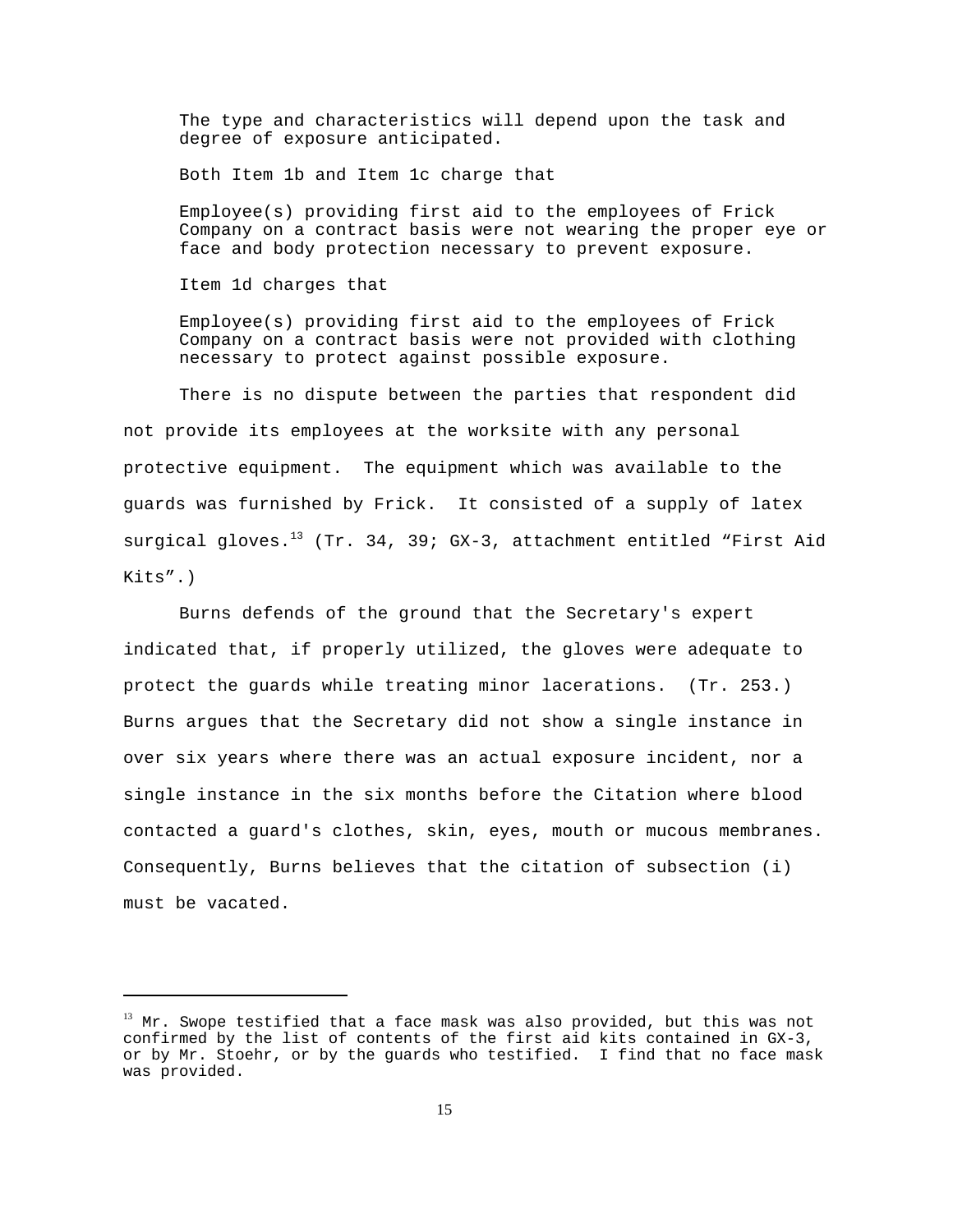Burns notes that the face masks, face shields, and goggles referred to in subsection  $(x)$ , are to be used when it is reasonably anticipated that blood will contact an employee's eye, nose, or mouth. It points out that the two incidents referred to above were the only ones in six years (none in the last three years) where there was significant bleeding, and not a single instance where blood actually splashed the eyes, nose or mouth of a guard. Given this history, Burns contends that the guards' duties were such that contact of their eyes, noses, or mouths with blood was not to be reasonably anticipated. Therefore, in Burns' view, failure to require the guards to wear goggles, glasses with side shields, or face shields does not constitute a violation of  $$1910.1030(d)(3)(x).$ 

Burns makes the same argument with respect to the alleged violation of subsection (xi), pointing out that the guards' tasks did not include such extensive first aid that gowns and aprons would be necessary; rather, the guards tended to minor cuts and burns. The anticipated degree of exposure to blood from such limited medical duties is, in Burns' view, de minimis. Thus, in Burns' view, the surgical gloves provided to the guards were appropriate for these tasks and degree of exposure, and there is no demonstrated need to require them to routinely don gowns, aprons, and the like as well.

In addition, Burns believes that Mr. Stoehr misunderstood the condition precedent to finding a violation of subsection (xi). Burns argues that while the standard requires that protective body clothing shall be worn during high degrees of exposure, it was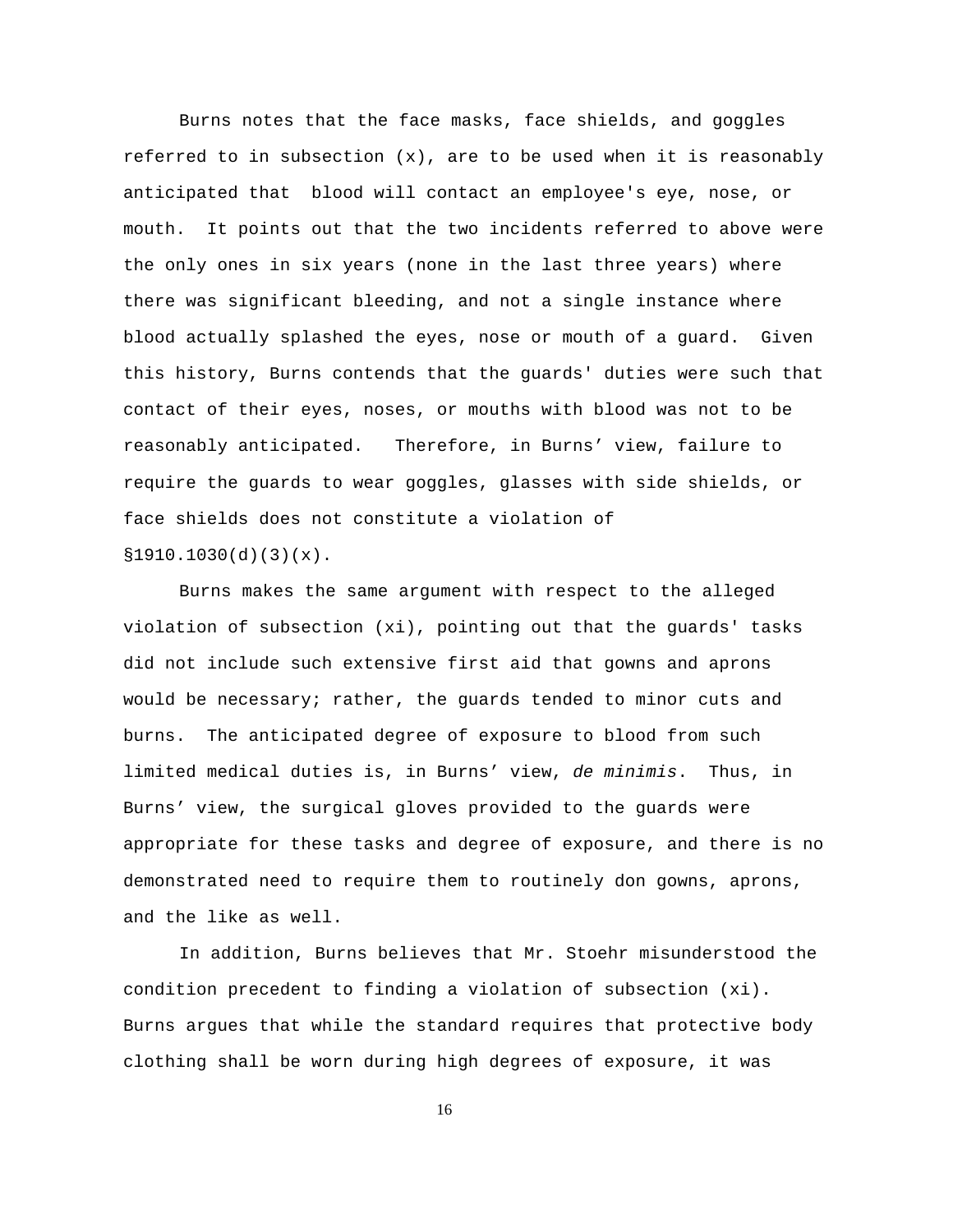cited because the guards were not provided with outer garments. (Government Ex. 9 at  $1(d)$ ). Burns urges that a violation of the standard cannot be based upon the failure to provide equipment when the standard requires the wearing of equipment under certain circumstances.

Burns also urges that, in view of the lack of any proof of any instance requiring the use of equipment referred to in subsections (x) and (xi) occurring within six months before the issuance of the citations, the citations are time-barred and should be vacated.

Burns is correct in that, with the exception of the two incidents when Mr. Noll treated workers who were bleeding profusely, there was little evidence concerning the nature of the injuries the guards were expected to treat. In at least one of those incidents (the apparent puncture wound), it appears that gloves alone might not have been adequate to prevent an exposure incident. $14$  In addition, Mr. Stoehr testified that his review of the records of injuries indicated that many of the lacerations required sutures. While this evidence is sketchy at best, it indicates that the guards reasonably might expect to be exposed to situations where additional protective equipment would be necessary.

In adopting the standard here in question, the Secretary noted that the requirement was "... set to assure adequate protection

<sup>&</sup>lt;sup>14</sup> There is no indication that this incident amounted to an "exposure incident" as that term is defined in the standard. However, surgical gloves could have proved inadequate to prevent such an incident. For example, a gown and face shield could well be necessary.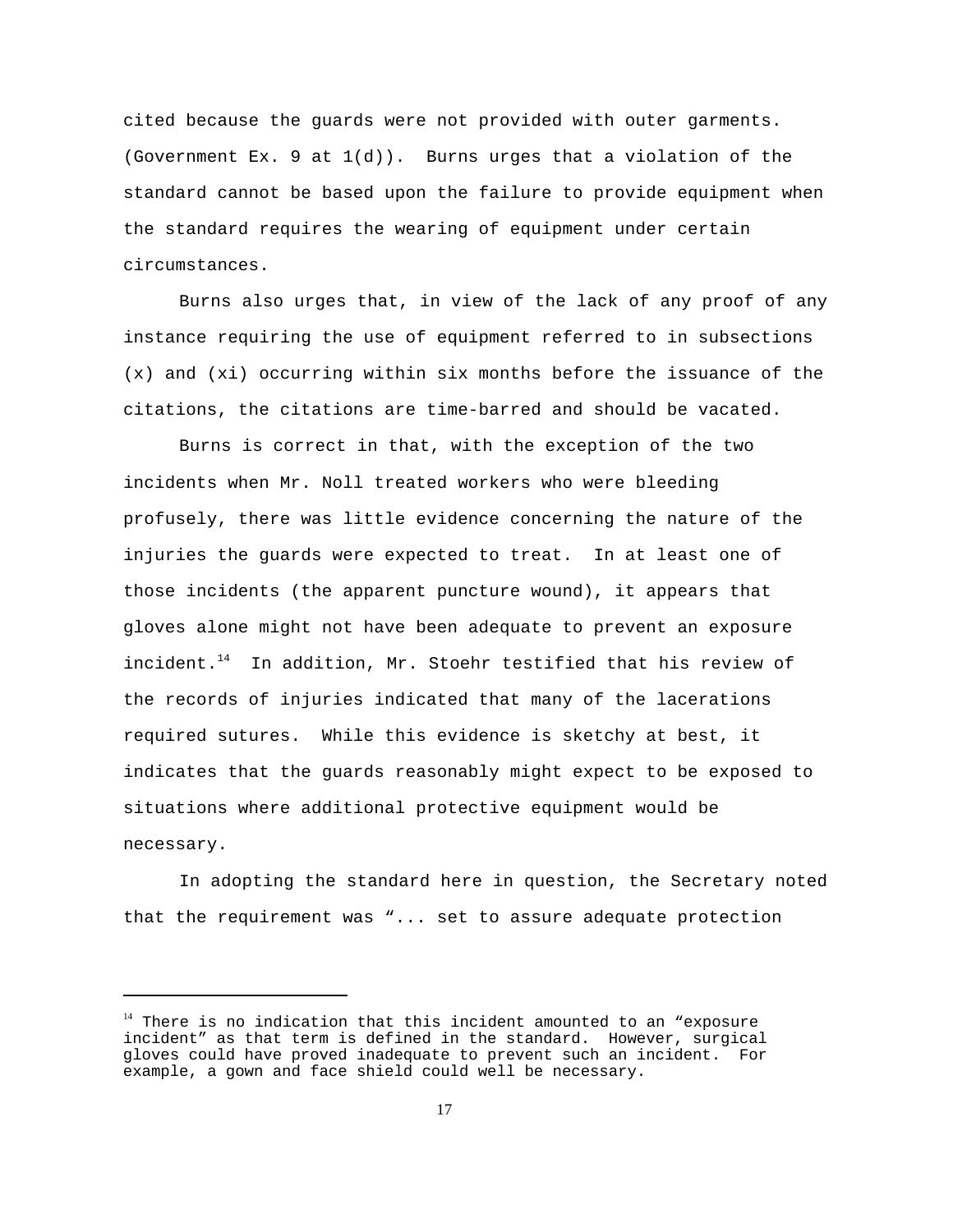during task performance."<sup>15</sup> The Secretary referred to NIOSH's position that "[a]ppropriate protective clothing and equipment should ... be selected based on the specific work and exposure conditions that will be encountered and the anticipated level of risk," and CDC's position that "... [t]he type of protective barrier(s) should be appropriate for the procedure being performed and the type of exposure anticipated. $16$ <sup>16</sup> Here, there is substantial evidence that indicates that more than surgical gloves were required. Indeed, subsection (xi) of the standard requires that suitable outer garments be furnished whenever there is an occupational exposure. Consequently, I conclude that the Secretary has established a violation of subsection  $(i).$ <sup>17</sup>

I reach the same conclusion with respect to subsection (xi). As noted, subsection (xi) requires suitable outer garments whenever there is an occupational exposure. Burns' position that this subsection is inapplicable because the Secretary failed to establish its condition precedent is not well taken. Unlike subsection  $(x)$ , which comes into play only when certain specific events can be anticipated, subsection (xi) is applicable whenever there is occupational exposure. The evidence that such exposure existed at the Frick site is not open to question.<sup>18</sup>

 $15$  See the Secretary's statement, "Personal Protective Equipment," accompanying the final rule, 56 Fed. Reg. at 64124 (December 6, 1991). Id.

<sup>&</sup>lt;sup>17</sup> While Burns clearly had the obligation to furnish equipment pursuant to subsection (xi), the fact that Frick furnished the necessary equipment might tend to make the violation de minimis. Because the equipment furnished by Frick was not sufficient to satisfy Burns' obligation, it not necessary to address this question.

<sup>&</sup>lt;sup>18</sup> Burns' position that the Secretary incorrectly cited this provision because the citation faults Burns for failing to provide appropriate outer garments, while the standard speaks in terms of the wearing of such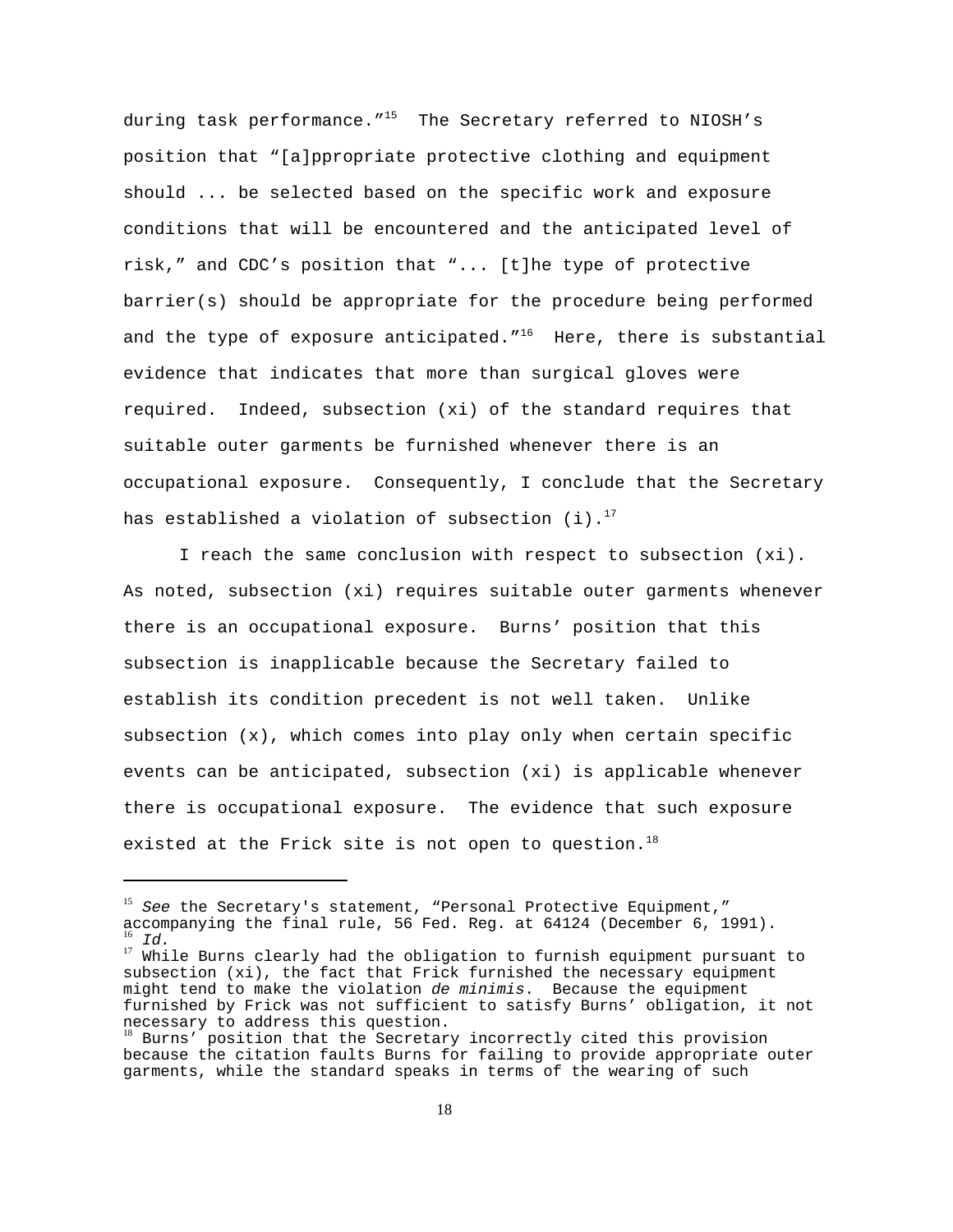Burns' position that the citations of subsection (xi) is timebarred is similarly not well taken. Subsection (xi) requires that suitable outer garments be worn in occupational exposure situations. I have found that occupational exposure existed during the six-month period prior to the issuance of the citation.

Subsection (x) is applicable only when "... splashes, spray, splatter, or droplets of blood ... may be generated and eye, nose, or mouth contamination can be reasonably anticipated." Here, the Secretary showed only one instance in which a spray of blood occurred, and that was two years prior to the citation. Assuming that this was such a situation, the fact that it occurred outside the six-month period prior to the citation dictates the conclusion that this item is time-barred.

Item 1e. In Citation 1, Item 1(e), the Secretary alleges a violation of 29 C.F.R. Section  $1910.1030(d)(4)(ii)$ , which provides:

All equipment and environmental and working surfaces shall be cleaned and decontaminated after contact with blood or other potentially infectious materials. Item 1e charges that

Employee(s) providing first aid to the employees of Frick Company on a contract basis were cleaning up the spilled blood from the sink with paper towels and throwing them in the trash. No decontamination process was done.

garments is not well taken. Here, it might be said that the guards did not wear outer garments because none were provided. Burns may not avoid this citation by hiding behind its failure to have complied with subsection (i).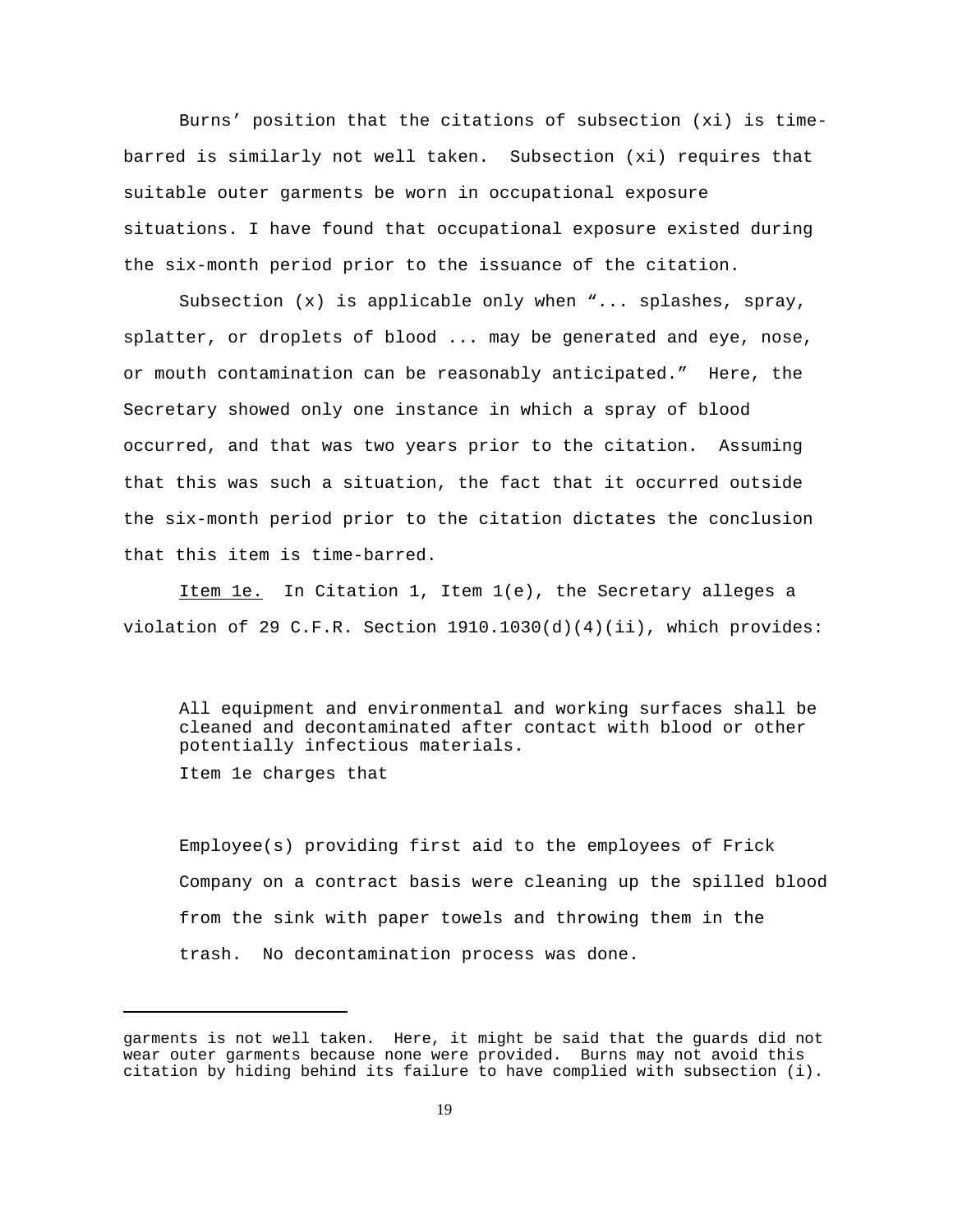The Secretary correctly points out that prior to the inspection, respondent had not provided its employees at the worksite with any training or any products for decontaminating surfaces where a worker's blood had spilt (Tr. 59, 63-64, 167), and that Mr. Stoehr discovered that respondent's employees had in the past cleaned up blood and not decontaminating the surface. (Tr. 56-57, 63-65, 167.)

Respondent urges that this item should be vacated because it was not cited within six months of an alleged violation. The only record evidence of any occasion on which a guard cleaned blood from a work surface occurred when Mr. Noll cleaned up after the nosebleed and pantleg episodes. (Tr. 65). Both of these incidents occurred in 1993, two years before the Citation was issued. Mr. Stoehr indicated that he had not found evidence of any incident in the six months preceding the Citation in which a guard had cleaned blood from any work surface. (Tr. 276).

The standard is directed to a specific situation rather than protection in general. In order to show a violation of it, the Secretary must show that blood was spilt and not cleaned and decontaminated properly. The fact that, at the time of the inspection, the guards may not have been trained to recognize an exposure incident or to properly deal with spilt blood does not make the 1993 violations continuing. Item 1(e) is vacated.

Item 1f. In Citation 1, Item 1f, the Secretary alleges a violation of 29 C.F.R. Section  $1910.1030(f)(1)(ii)(A)$ , which requires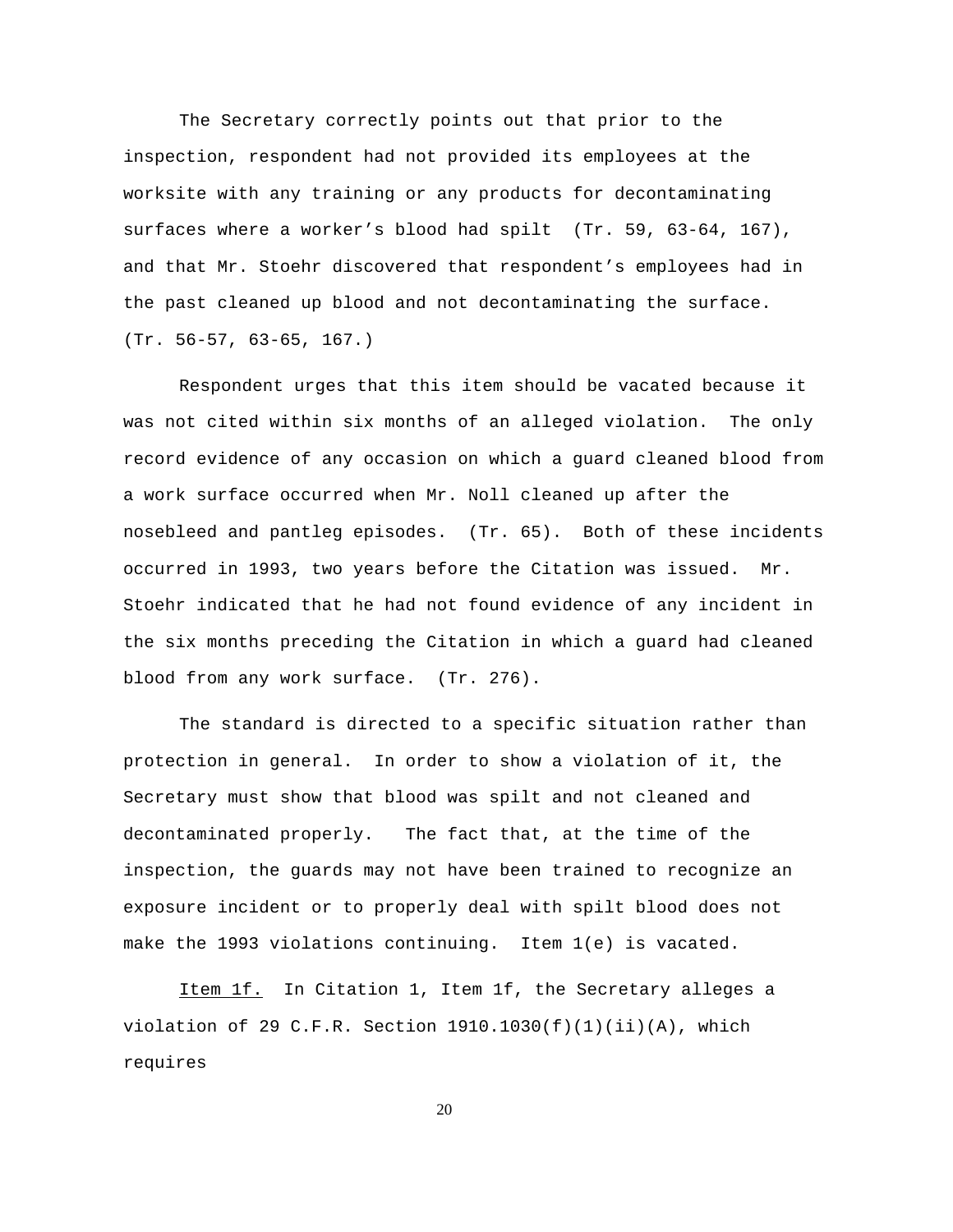(f) Hepatitis B Vaccination and Post-exposure Evaluation and Follow-up.

(1) General.

(i) The employer shall make available the hepatitis B vaccine and vaccination series to all employees who have occupational exposure, and post-exposure evaluation and follow-up to all employees who have had an exposure incident.

(ii) The employer shall ensure that all medical evaluations and procedures including the hepatitis B vaccine and vaccination series and post-exposure evaluation and follow-up, including prophylaxis, are:

(A) Made available at no cost to the employee;

\* \* \*

The citation charged that

Employee(s) providing first aid to the employees of Frick Company on a contract basis for at least one year had exposure to blood and blood products and were not provided with a Hepatitis B vaccinations (sic), post exposure and followup.

Mr. Stoehr learned through an interview with Mr. Noll that respondent's employees at the worksite had not been offered a hepatitis B vaccine and vaccination series nor were they informed by respondent of their rights to post exposure evaluation and follow-up should they have an exposure incident. (Tr. 67, 169.)

This subsection of the standard addresses two distinct requirements: first, hepatitis B vaccination; and second, postexposure medical evaluation and follow-up. The requirement for hepatitis B vaccination is triggered by occupational exposure and consequently it was Burns' obligation to offer it to the guards. Post-exposure medical evaluation and follow-up are triggered only by an exposure incident, and the Secretary has not established any such instances. Thus, Item 1f is affirmed insofar as it is based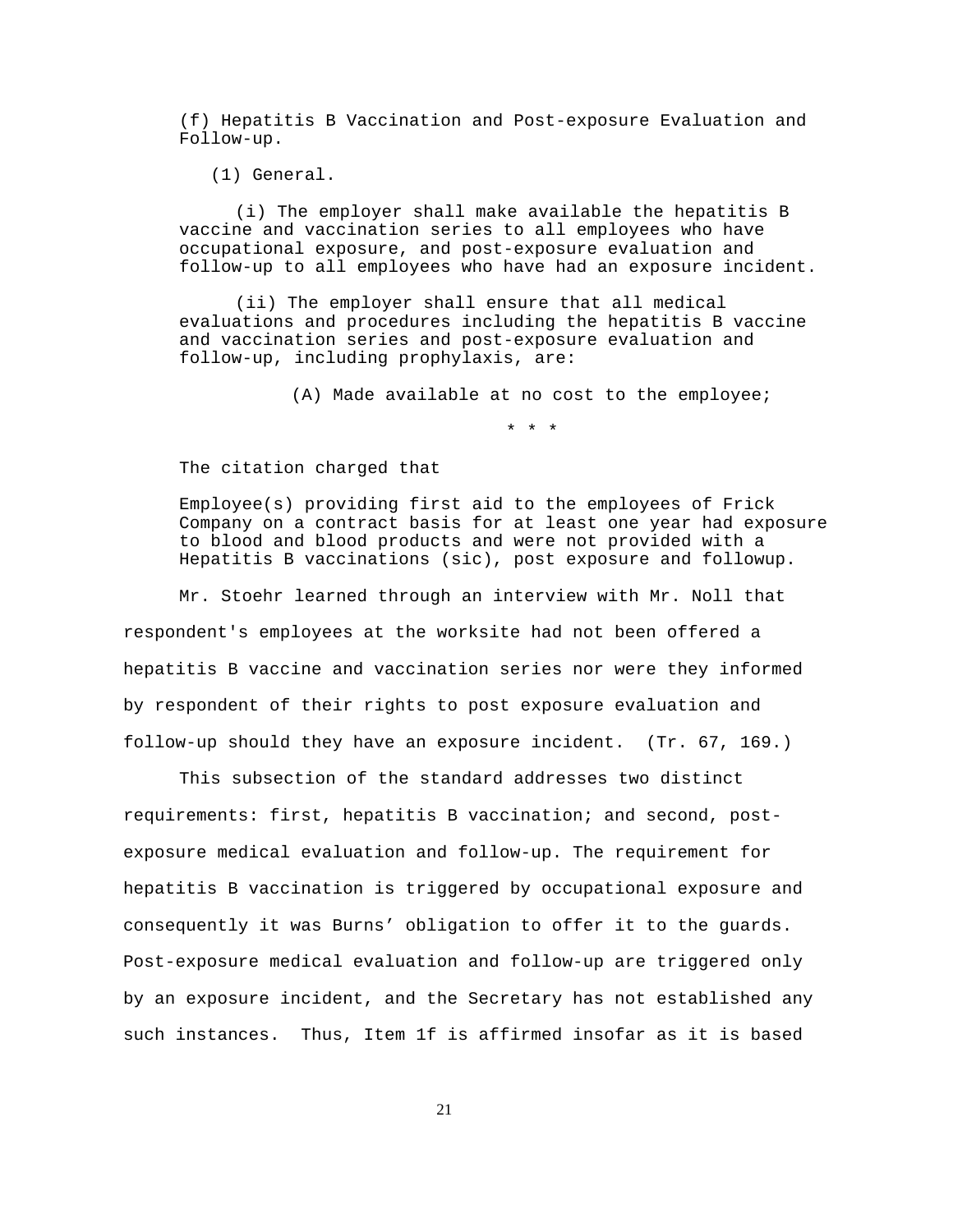on a failure to provide vaccinations, and vacated insofar as it is based on the failure to provide post-exposure follow-up.

Item 1g. In Citation 1, Item 1g, the Secretary alleges a violation of 29 C.F.R. Section  $1910.1030(f)(3)$ , which requires that

(3) Post-exposure Evaluation and Follow-up. Following a report of an exposure incident, the employer shall make immediately available to the exposed employee a confidential medical evaluation and follow-up, including at least the following elements: \* \* \*

The elements provide for testing of the source individual's blood

and for appropriate follow-up if the test is positive.

The citation charged that

Employee(s) providing first aid to employees of Frick Company on a contract basis were not provided with a confidential medical evaluation.

The Secretary argues

that no one knows, not even the many employees who passed through this worksite from 1992 until 1995, whether they have had an exposure incident and are currently infected because of it. These employees merely treated these bleeding workers, and transported them to emergency rooms, and cleaned up their spilt blood in blissful ignorance. While some people may state ignorance is bliss, it is not if it is deadly.

It is unseemly that respondent would wilfully allow these employees to remain ignorant to this potential danger and then attempt to hide behind the very ignorance they embraced. (Brief, pp. 41-42.)

Thus the Secretary would rewrite this citation to charge a violation of the standard requiring training. That subject is raised in Item 1h. Because there is no evidence that an exposure incident occurred, Item 1g is vacated.

Item 1h. In Citation 1, Item 1h, the Secretary charges a violation of 29 C.F.R. Section  $1910.1030(g)(2)(i)$ , which requires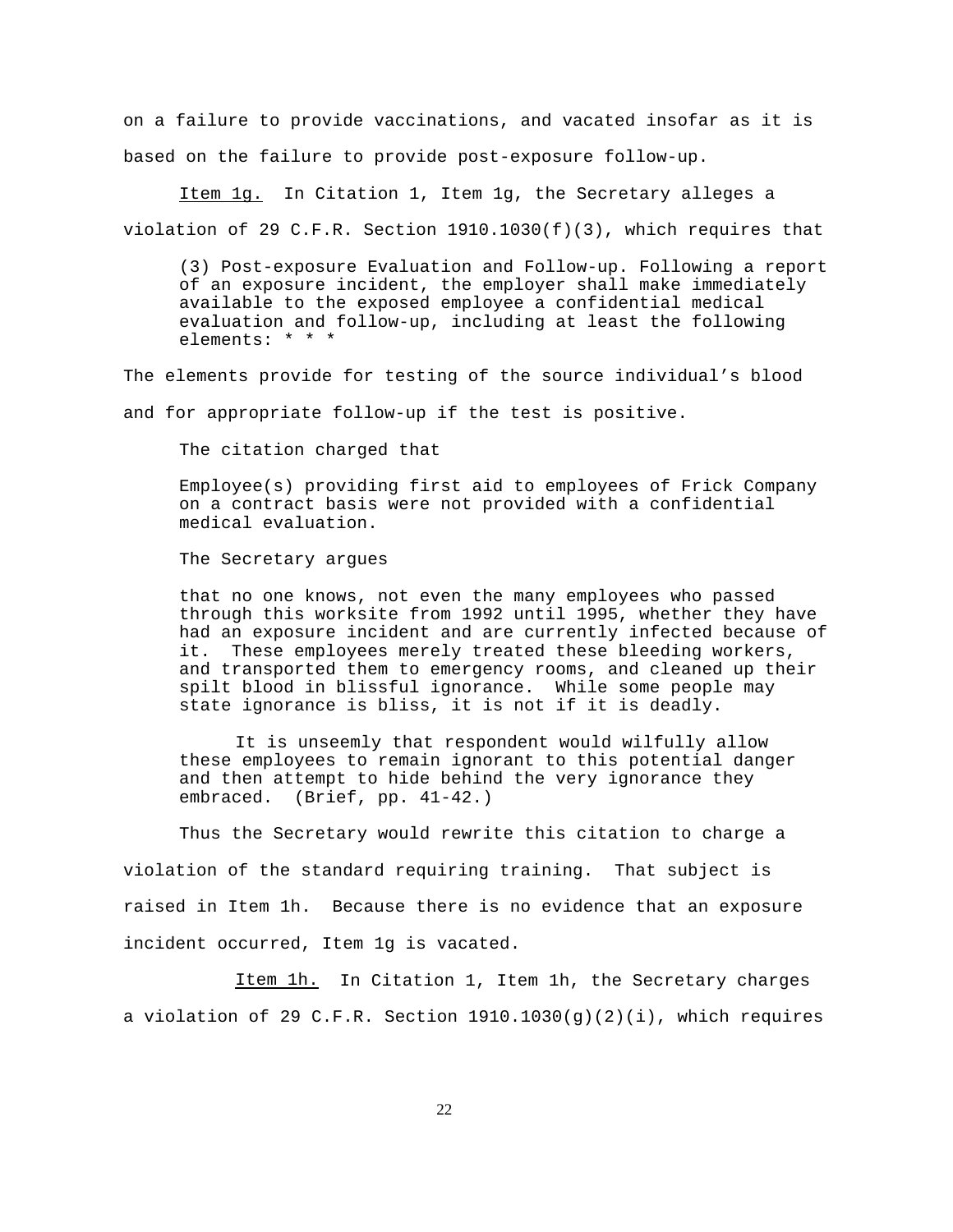(2) Information and Training. (i) Employers shall ensure that all employees with occupational exposure participate in a training program which must be provided at no cost to the employee and during working hours.

The citation charged that

Employee(s) providing first aid to employees of Frick Company on a contract basis were not provided with training in bloodborne exposure.

This subsection of the standard is clearly applicable to the guards at the Frick worksite and is affirmed.

Item 1i. In Citation 1, Item 1i, the Secretary alleges a violation of 29 C.F.R. Section  $1910.1030(h)(1)(i)$ , which requires

(h) Recordkeeping.

(1) Medical Records. (i) The employer shall establish and maintain an accurate record for each employee with occupational exposure, in accordance with 29 CFR 1910.1020.

The citation charged that

Employee(s) were providing first aid to employees of Frick Company on a contract basis. The employer did not establish accurate medical records for the employees (sic) exposures, in fact, there were no records maintained of any exposure.

The Secretary notes that Mr. Stoehr ascertained that the employer had not established nor maintained any medical records for respondent's employees working at the worksite. (Tr. 174.) Because the guards were occupationally exposed, Item 1i is affirmed.

# IV. THE WILLFUL CHARACTERIZATION

The Secretary points out that Burns only defense to the citation is ignorance to the work duties of its employees at the worksite, and asserts that Burns did nothing to inform itself after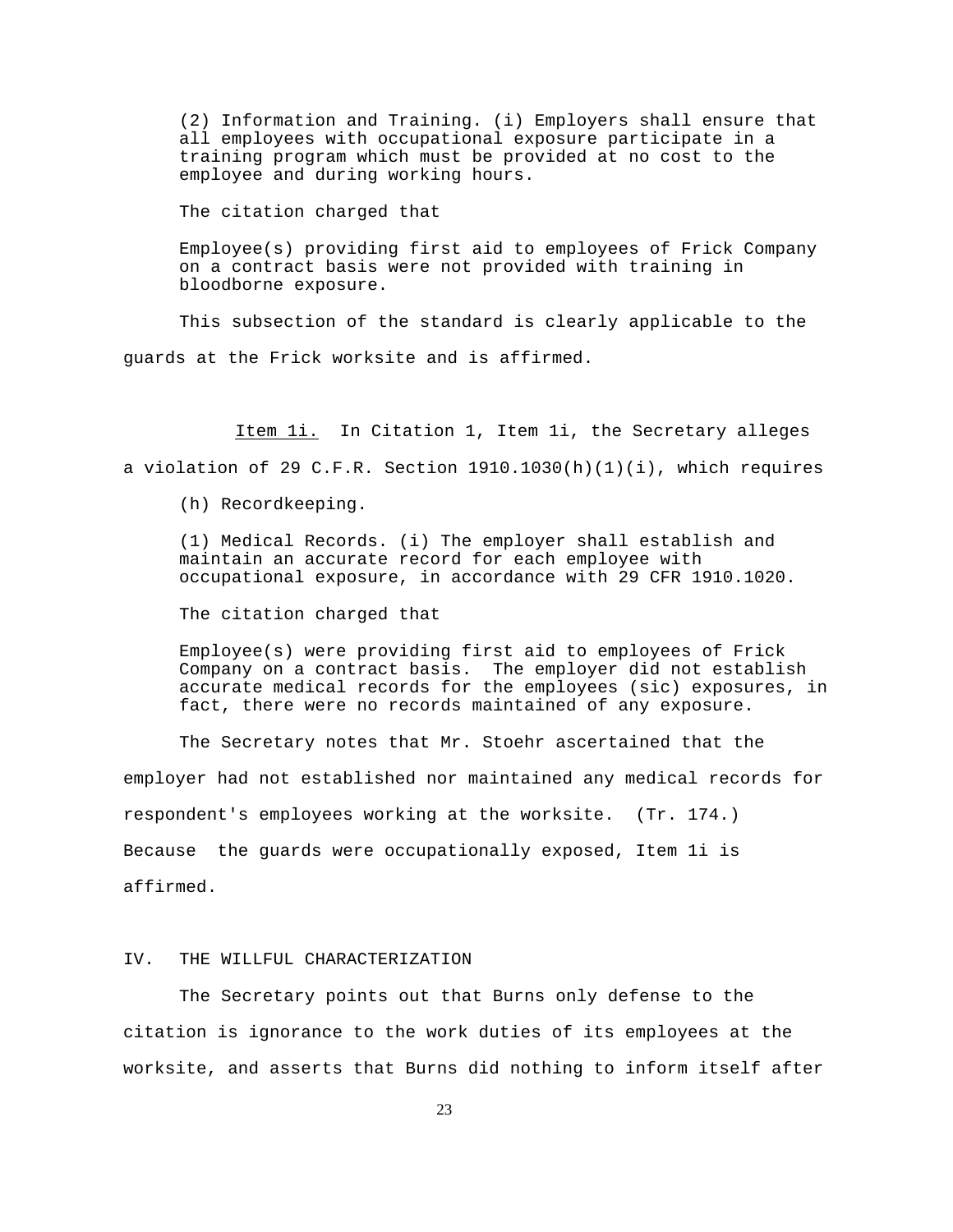being informed that these employees were covered by the standard. Apparently, in making this assertion the Secretary has reference to Mr. Swope's conversation with Mr. Noll concerning the standard. The Secretary believes that these facts alone prove willful disregard for the standard. But he also points to other factors as illustrative of Burns' total disregard for employee safety. These are summarized in Section II D, above.

The Secretary makes much of the fact that, despite corporate guidance, the Harrisburg District Office apparently took no action to determine whether the guards at the Frick worksite were occupationally exposed. He also seeks to pin this failing on the Human Resources Manager for that office, Barbara Britt. However, Ms. Britt testified that responsibility for the identification of sites within the District that are occupationally exposed lay with the District Manager. (Tr. 385.) The District Manager did not testify.

The Secretary states that

It seems incongruous for respondent to plead ignorance regarding the occupational exposure of the security officers at the worksite, when time and time again it was instructed to determine whether these employees could be "occupationally exposed." At the very least, management for the district where the Frick Company was located voluntarily disregarded the standard.

Brief, p. 31. The Secretary points out that Mr. Stoehr was able to determine that Burns' employees were occupationally exposed by simply asking Frick about their duties, and verifying this information with Burns' Site Supervisor. Moreover, the Secretary points to Burns' heightened awareness of the standard by reason of having been cited for violating '  $1910.1030(c)(1)(ii)(c)$  and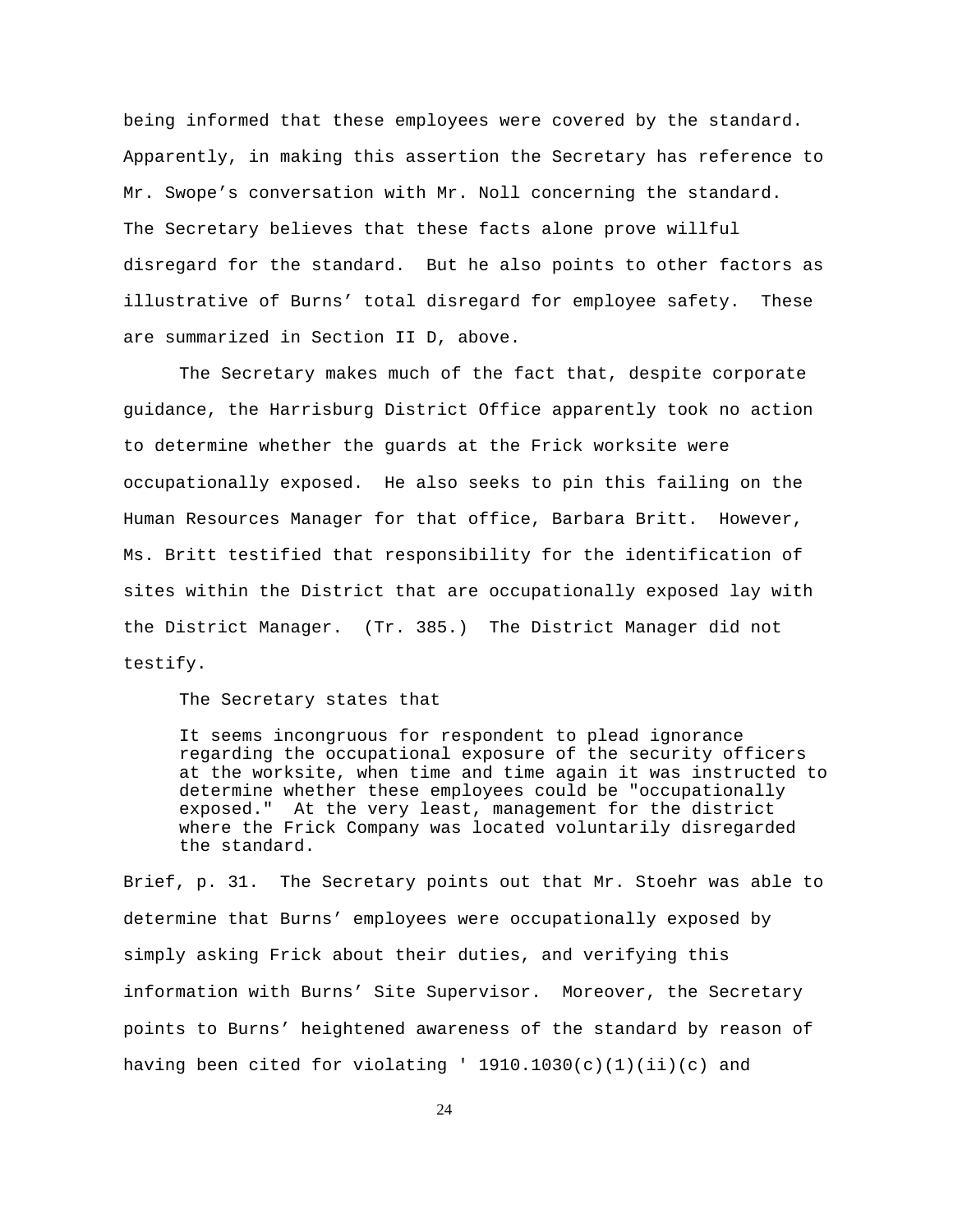(f)(2)(i) at another site, located in Connecticut, in May 1993. (Ex. J-1, GX-8, Tr. 6.) Indeed, Burns corporate efforts at compliance seem to reflect this.

The Secretary's arguments that Burns' violations were willful establish no more than that Burns was on notice that the guards at the Frick worksite were occupationally exposed and that Burns took no action to comply with the standard at that site. That is insufficient to establish willfulness:

The elements of a willful violation are well established under Review Commission precedent:

A willful violation is one committed with intentional, knowing, or voluntary disregard for the Act's requirements, or with plain indifference to employee safety. To uphold a willful violation, the Secretary must show that the employer was aware of the particular duty at issue in the case, if not the particular standard embodying the duty. Willful conduct by an employee in a supervisory capacity constitutes a prima facie case of willfulness against his or her employer unless the supervisory employee's conduct was unpreventable.

V.I.P. Structures, Inc., 16 BNA OSHC 1873, 1875 (No. 91-1167, 1994) (citations omitted). Secretary's brief, pp. 22-23.

Taking the Secretary's position in the most favorable light, the facts do not support a conclusion that Burns' conduct amounted to an intentional, knowing, or voluntary disregard of the standard, or plain indifference to safety. There is no showing that Burns' intentionally disregarded the standard, or that knowing of its requirements, ignored it or was plainly indifferent to it. On a corporate level, Burns actively sought to comply with the standard. The failure of the Harrisburg District Office to comply with those corporate directions was a serious violation of the standard, but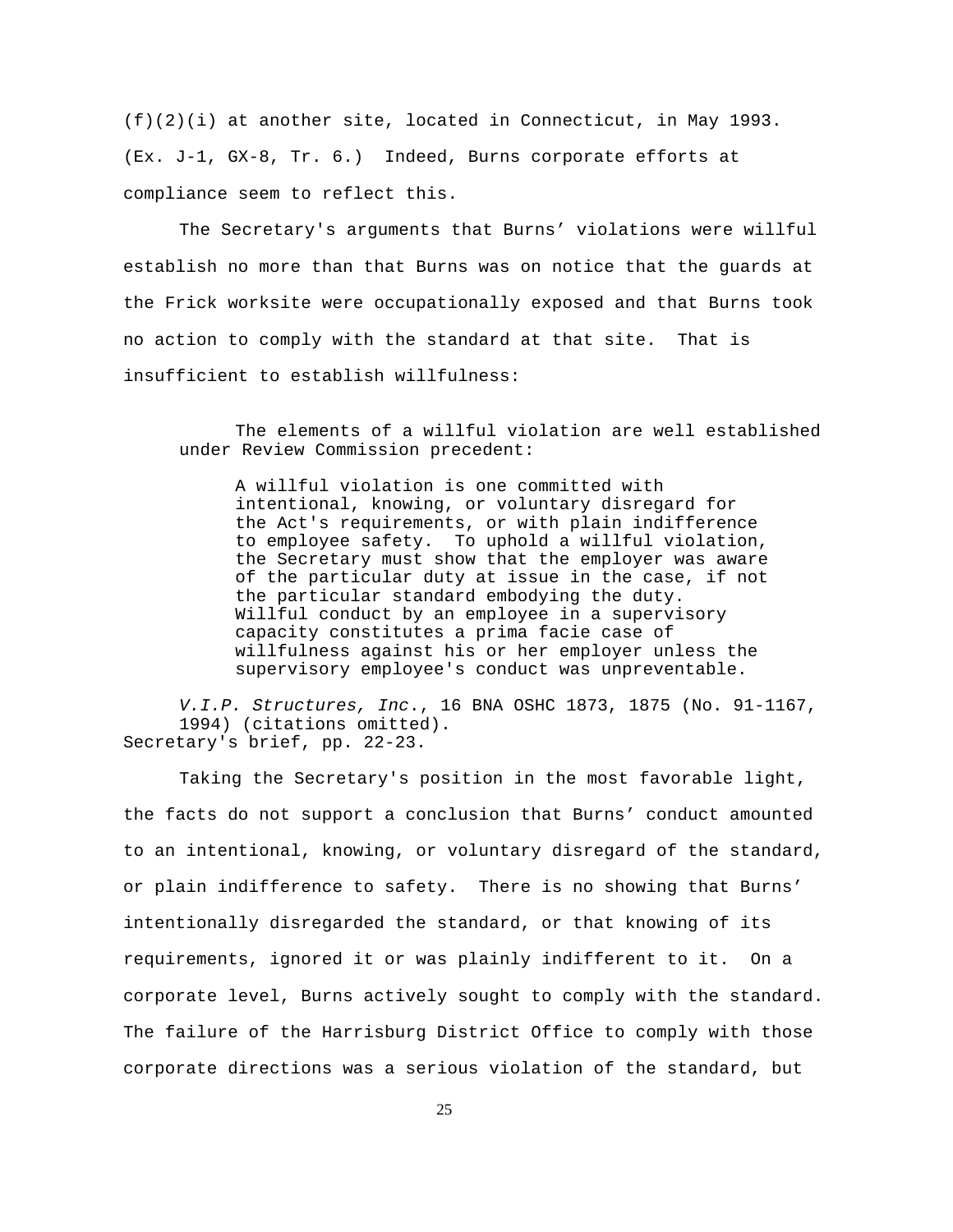there was no showing that this violation was committed with a state of mind justifying the willful characterization.<sup>19</sup>

Unlike V.I.P. Structures, supra, where a supervisor made a conscious decision to proceed with work requiring safety nets in spite of the fact that, because of the muddy condition of the site, it was not possible to move the nets already on site into position, there is no indication in this case that the District Office chose to ignore the standard with actual knowledge that the guards were occupationally exposed. Similarly, unlike Secretary v. Caterpillar, 17 OSHC 1731 (Rev. Com. 1996) where a willful characterization was upheld because corporate knowledge of a particular hazard was withheld from those responsible for carrying out a procedure subject to the hazard, there is no showing that corporate knowledge of the hazard and the need to respond to it was withheld from those responsible for compliance. To the contrary, the Secretary makes much of corporate efforts to achieve compliance and the failure of the District Office to heed them. The Secretary's case fails because he has not shown that those in the District Office acted with an intentional, knowing, or voluntary disregard of the standard, the corporate efforts, or the fact that the guards were occupationally exposed. Simply put, the Secretary offered no evidence bearing on their state of mind. Thus there is no basis for his argument that the violations were willful.

<sup>&</sup>lt;sup>19</sup> The Secretary's attempt to impute an intentional disregard of the standard's requirements to the District Office through Ms. Britt's failure to identify sites which were occupationally exposed following a seminar on the standard's requirements, not having been predicated upon a showing that such was her responsibility, is mischievous.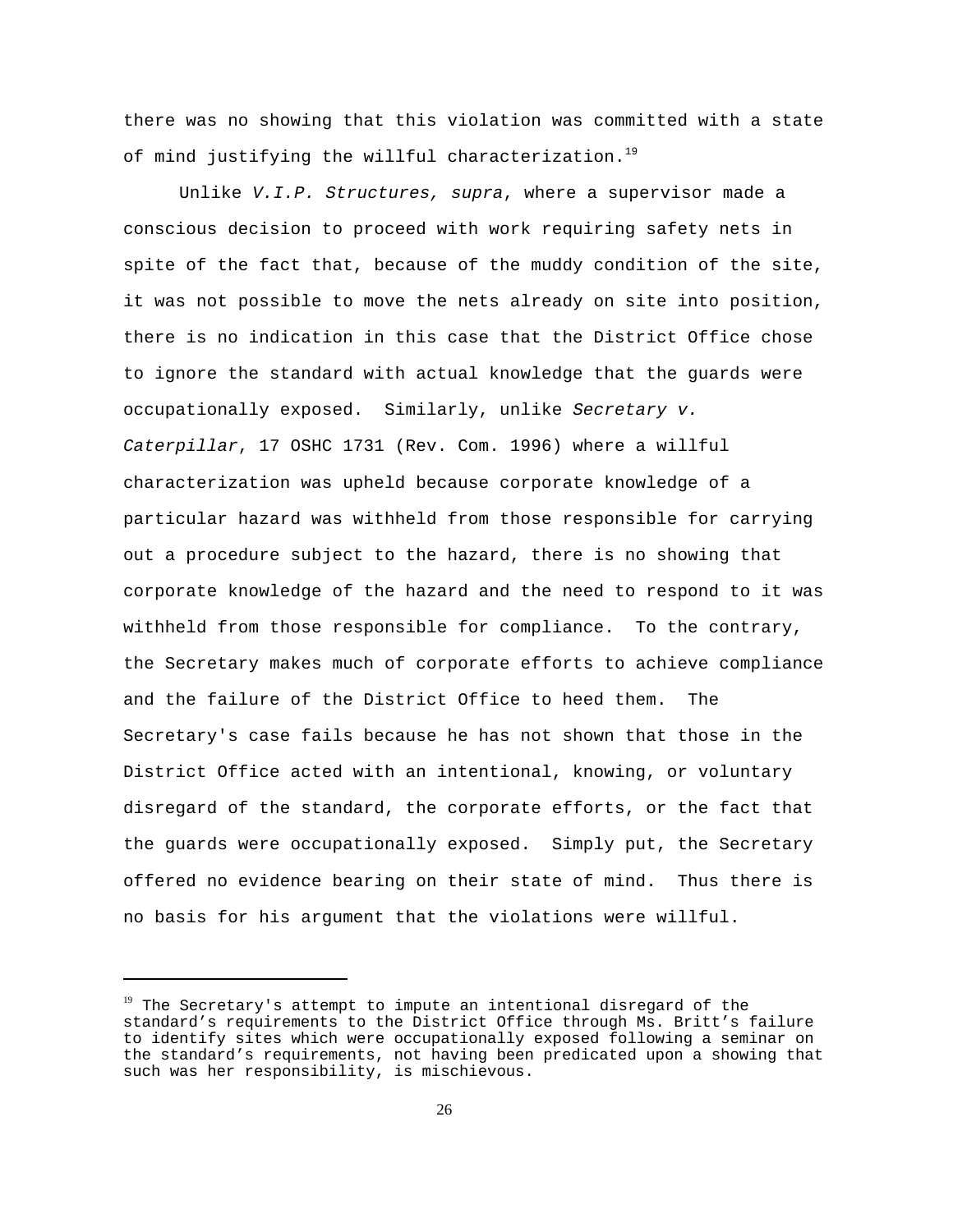#### V. APPROPRIATE PENALTY

In calculating the penalty for Citation 1, Mr. Stoehr considered the violation to be high severity and greater probability (Tr. 156), which, in accordance with the Field Inspection Reference Manual<sup>20</sup> (FIRM) results in a penalty of \$5,000. Mr. Stoehr gave Burns no reduction for size, good faith or history. (Tr. 157.) Burns maintains that Mr. Stoehr miscalculated the proposed base penalty and that it should be \$2,500.

The procedure to be used for calculating the base penalties is set forth in the FIRM, Chapter IV. (Resp. Ex. 1). It provides:

To determine the gravity of a violation the following two assessments shall be made:

(1) The severity of the injury of illness which could result from the alleged violation.

(2) The probability that an injury or illness could occur as a result of the alleged violation. (Id. at  $C.2.d.$ ).

\* \* \*

Probability shall be categorized either as greater or as lesser probability.

(a) Greater probability results when the likelihood that an injury or illness will occur is judged to be relatively high.

(b) Lesser probability results when the likelihood that an injury or illness will occur is judged to be relatively low. (Id. at C.2.f.1). In the case at issue, Mr. Stoehr acknowledged that, rather

than assessing the probability of whether, after exposure,

 $^{20}$  At the time of Stoehr's calculation of the base penalty, the Field Operations Manual, rather than the Field Inspection Reference Manual, was in effect, but compliance officers were in the process of switching over to the FIRM, which is in effect today. (Tr. 271). Despite this change, however, Stoehr acknowledged that the provisions in the FIRM regarding base penalty calculations were identical to those in the FOM. (Tr. 273).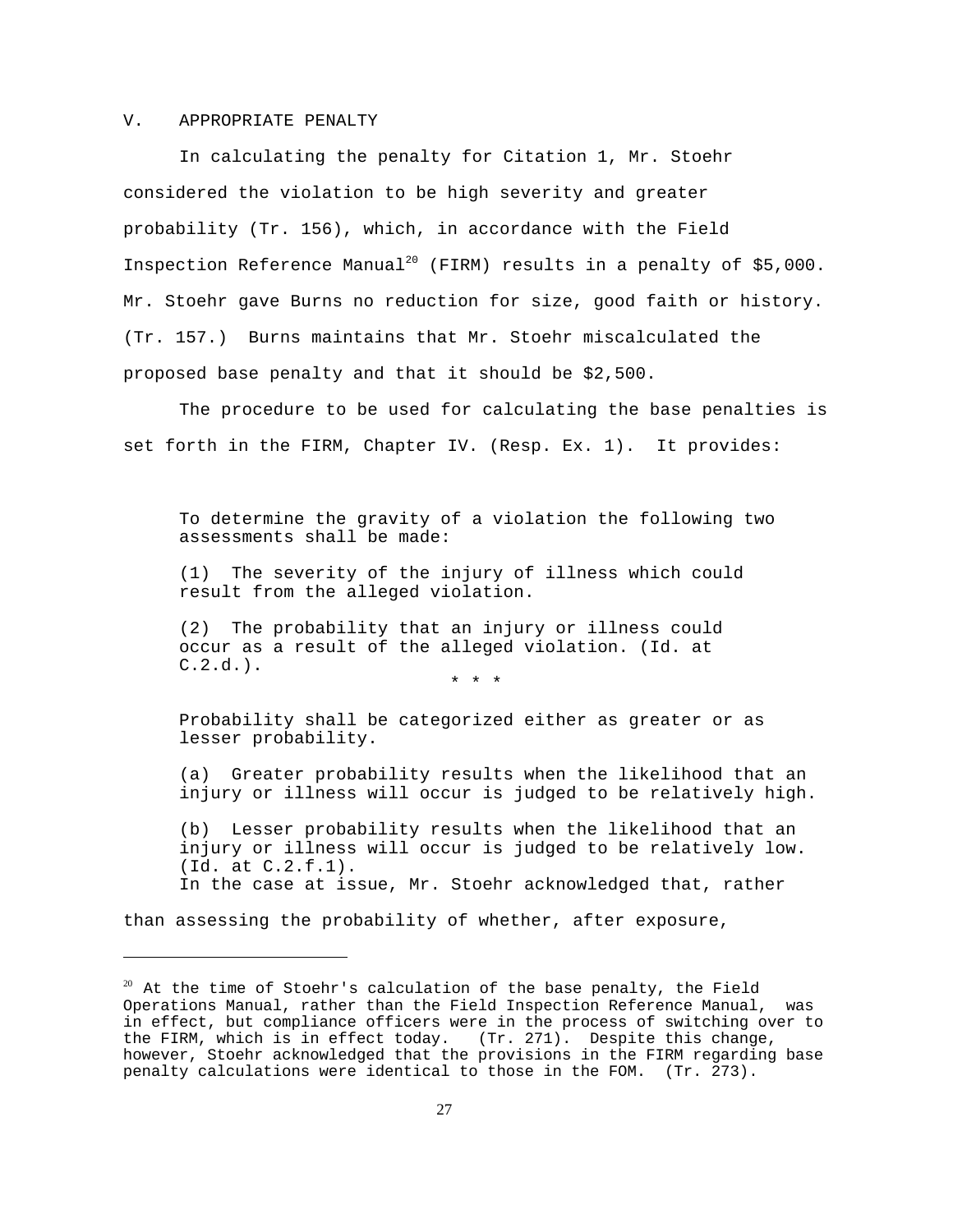employees will develop an illness, he assessed the probability of whether there would be blood-to-blood contact. He rated this as greater. (Tr. 270-75, 279). Thus Mr. Stoehr ignored the clear instructions of the FIRM.

The Secretary's expert, Dr. Presson, indicated that the risk of contracting the disease from a direct stick from an HIV infected needle is only 0.5 percent (Tr. 247). The risk of contracting Hepatitis B under the same circumstances is 6 to 30 percent. (Tr. 245). The risk associated with less direct contact obviously must be less. Based on this testimony, the probability of any of Burns' employees at the Frick site actually contracting an illness as a result of performing his duties must be assessed as lesser rather than greater. A lesser probability, greater severity illness results in a penalty of \$2500. (Tr. 273-74.)

### VI. CONCLUSIONS OF LAW

Respondent, Borg-Warner Protective Services Corporation, d/b/a Burns International Security Services, is an employer engaged in a business affecting commerce within the meaning of section 3(5) of the Occupational Safety and Health Act of 1970, as amended, 29 U.S.C. § 652(5) (the Act).

Jurisdiction of this proceeding is conferred upon the Occupational Safety and Health Review Commission by section 10(c) of the Act, 29 U.S.C. § 659(c).

Respondent, Borg-Warner Protective Services Corporation, d/b/a Burns International Security Services, was in serious violation of the standards set out at 29 CFR  $'$  1910.1030(c)(1)(iii),